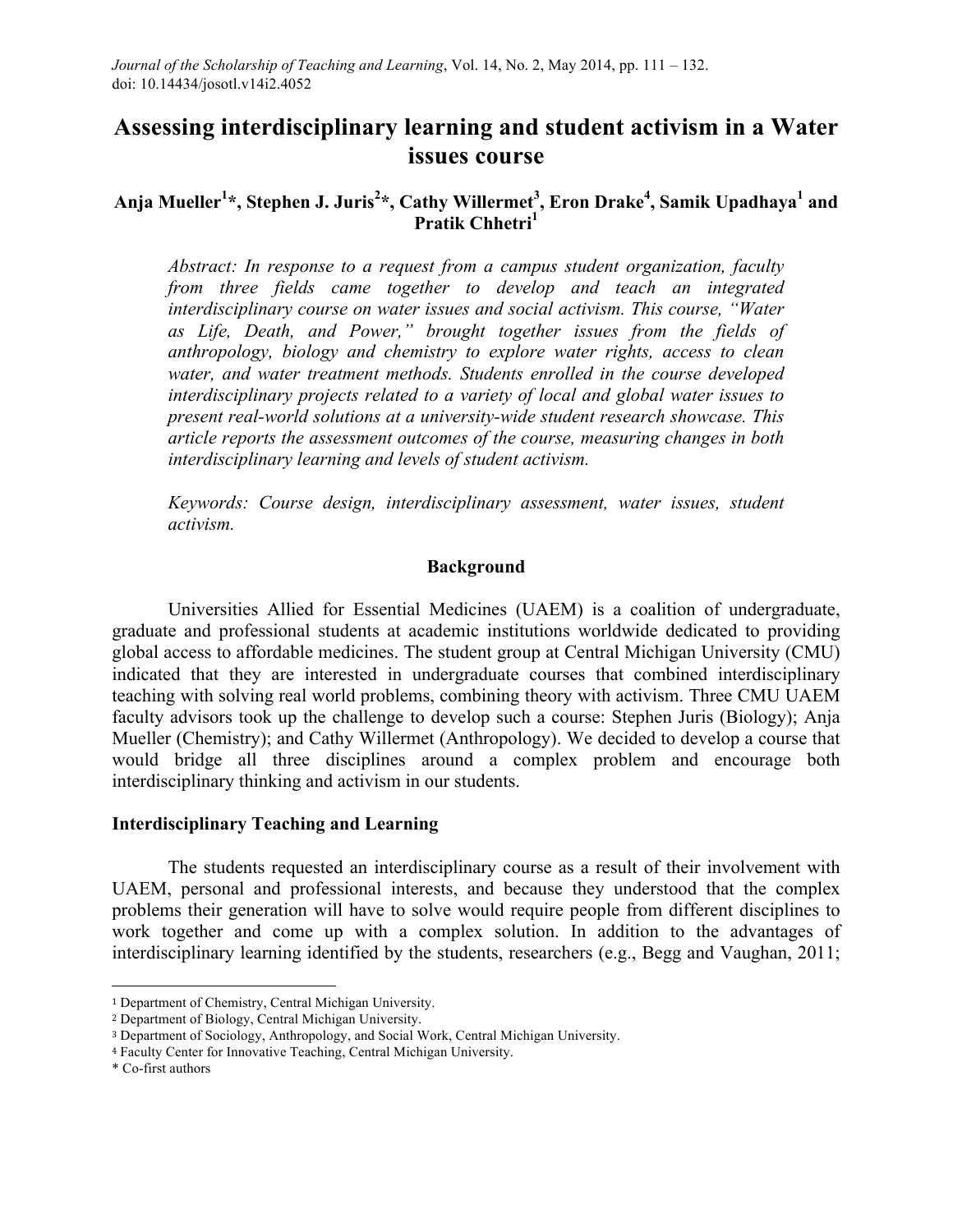Barisonzi & Thorn, 2003; Eisen, Hall, Lee, & Zupko, 2009; Nissani, 1997) discuss the advantages of interdisciplinarity, which include the fact that often interesting research topics fall in-between fields, that interdisciplinarity may help with communication difficulties between disciplines, and that creativity and flexibility is enhanced by interdisciplinary knowledge.

To teach interdisciplinary subject matter, it is generally accepted that disciplinary grounding is required. That does not mean, though, that students have to be experts in the breadth of several disciplines, but rather that students understand concepts from several disciplines in depth so that they can use them together to develop something new (Mansilla & Duraisingh, 2007; DeZure, 2010). Faculty also do not have to be experts in a breadth of several disciplines, but in this context, need to be open to examining and encouraging exploration of diverse ways of thinking in multiple disciplines.

The students also asked to include activism into an interdisciplinary course on real-world problems, which, in our context for the course, translated into problem-solving processes. There is a large body of literature that supports problem-based learning as an effective teaching tool (e.g. Nilson, 2010; Prince, 2004). In fact, some colleges and universities are now offering interdisciplinary, problem-based undergraduate degrees (Sternberg, 2008). Thus, we decided to incorporate problem-based, interdisciplinary group work into our course as a tool to teach the students the basics of effective activism.

## **Interdisciplinary Course Development**

We first had to decide how we would integrate the three disciplines. Universities usually teach separately in disciplines, resulting in students that are not exposed to interdisciplinary thinking. Therefore, we decided to model interdisciplinary thinking in the way we taught the lectures. The three faculty (Juris, Mueller, and Willermet) taught each lecture together and modeled interdisciplinary thinking by discussing each topic from all three points of views, then synthesizing the lecture, often in an interactive discussion with the students. (For specific details about course development, please see Willermet et al., 2013).

Utilizing a "point-of-the-day" strategy, we developed the lecture content and facilitated the lectures. This "point-of-the-day" strategy served to focus content on only the necessary facts and helped to scaffold content information into a continuous, interrelated story that aligned with the student learning objectives instead of a collection of facts. Also, by developing the content together as well as teaching it together, we were able to look at each concept that we had agreed on as important from all disciplinary viewpoints and discuss the integration in class, modeling it for the students as they were learning the concepts. Thus, we taught them how to integrate knowledge in an interdisciplinary manner (Haynes, n.d.). In brief, as one example, when we talked about how humans impact water quality and availability, we discussed the nitrogen cycle and fertilizer as a water pollutant (Chemistry), algae blooms (Biology), and aquifer depletion as an effect of human water use that affects water access (Anthropology). We asked the students what additional effects humans could have on water access and quality, eventually adding to the discussion additional examples we had prepared in advance.

Equally important, we added a seminar portion to the class, which included group work and interdisciplinary problem solving, allowing the students to practice working in a group and implementing and integrating interdisciplinary understanding to develop an activism strategy.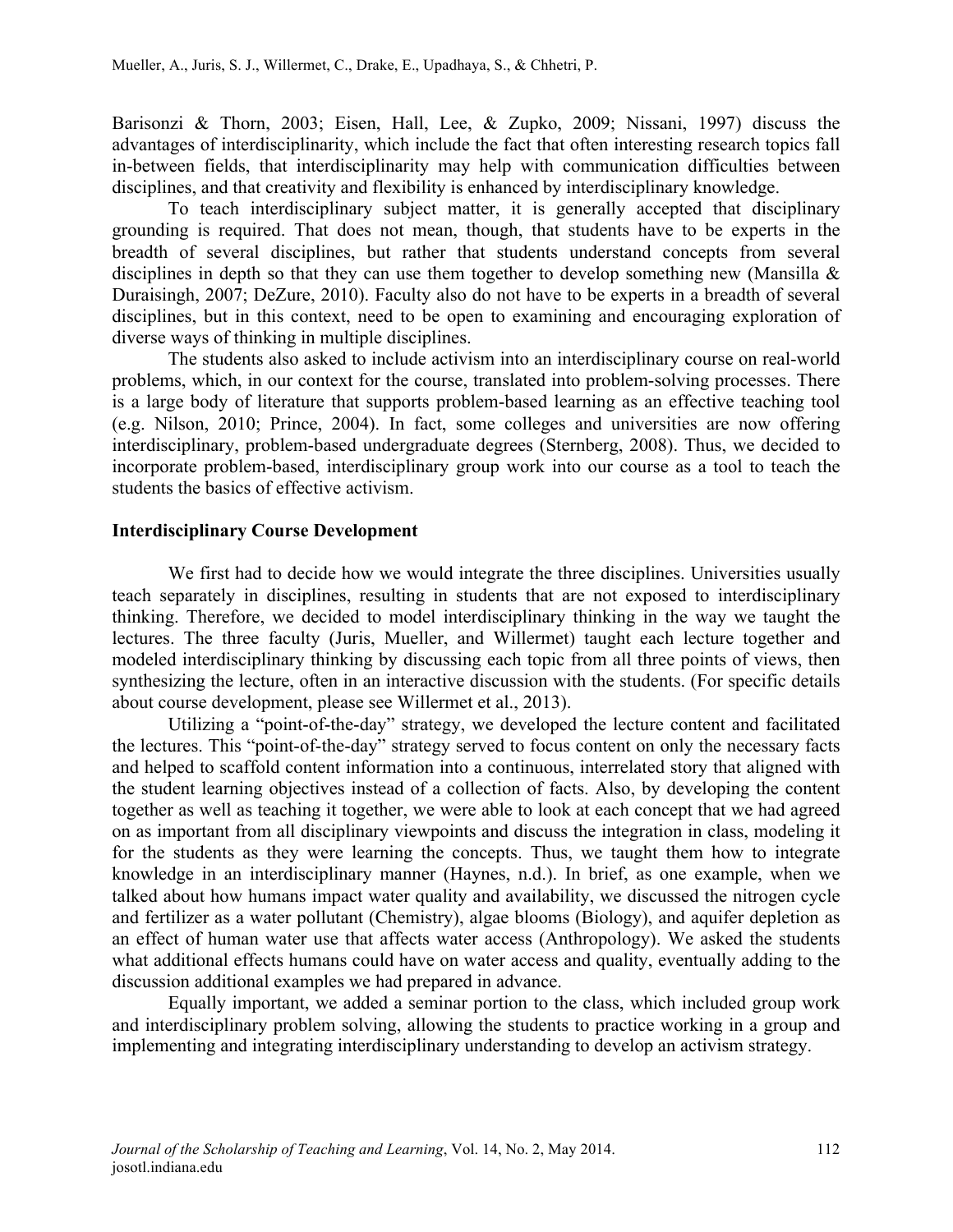#### **Interdisciplinary Course Goals and Objectives**

Student learning outcomes (SLO) are sometimes challenging to assess effectively in an interdisciplinary freshmen course; for students to gain truly interdisciplinary understanding to a point that they can apply it to solve an interdisciplinary problem in a group setting, they have to first gain several skills, such as working in a group, and then synthesize and combine information from different disciplines. Since this class is designed for freshmen/sophomores, it has to be assumed that these skills need to be taught during the class as well. Thus, assignments and grading rubrics needed to consider how students will demonstrate their attainment of the SLOs related to interdisciplinary understanding in not only the final product, but the various steps that lead to this outcome.

In addition to the SLO focused on water issues, we identified two additional overarching goals for the course: 1) developing interdisciplinary thinking rather than focusing specifically on content; and 2) encouraging students to engage in actively solving current, real-world problems in an interdisciplinary way. (See the Master Course Syllabus, Appendix 1). We considered collaborative learning to be an essential goal to allow students to see how real-world complex problems can be solved in real-life.

We hypothesized that: 1) students would increase their knowledge about water and waterrelated issues, such as water chemistry, water-borne pathogens, and global access to clean water; 2) students would increase their desired level of social activism; and 3) students would increase their interdisciplinary thinking. These hypotheses guided our assessment efforts, as described below.

#### **Research Design and Methods**

Our research design included two separate assessment strategies: a pre-post survey to address hypotheses one and two, and an interdisciplinary project to address hypothesis three.

We obtained Internal Review Board (IRB) approval (CMU 377609-2) to collect student data assessing whether students increased their competency in interdisciplinary thinking, as well as increased their knowledge of activism and human rights. The Internal Review Board approval extended to administration of a pre- and post-course survey and application of a rubric to specific group-assigned course activities to assess interdisciplinary thinking. On the first day of class, we invited interested students to join us in a research study that would help assess how well they learned about water issues, their level of activism, and degree of interdisciplinary thinking. Students received a manila envelope that contained two copies of the consent form, a bubblesheet response form, and two surveys, the research survey and a similar-looking alternate survey. If students wished to participate, they signed a consent form and completed the research survey; if not, they completed the alternate. Both surveys and bubble sheet were returned to the envelope. One author, Eron Drake, acted as the project's "honest broker." She assigned each student a randomly generated three-digit code and kept the key of student names and keys in a secure, locked location. The instructional team does not know which students participated in the study; students received the same number of points for completing either survey.

There were 29 students that registered and completed the course. Of the 29 students registered for the course that ultimately completed the course, 12 were male and 17 were female. These students registered for the course in one of three disciplines (anthropology, biology, and chemistry); 15 students registered under the anthropology designator, 13 students registered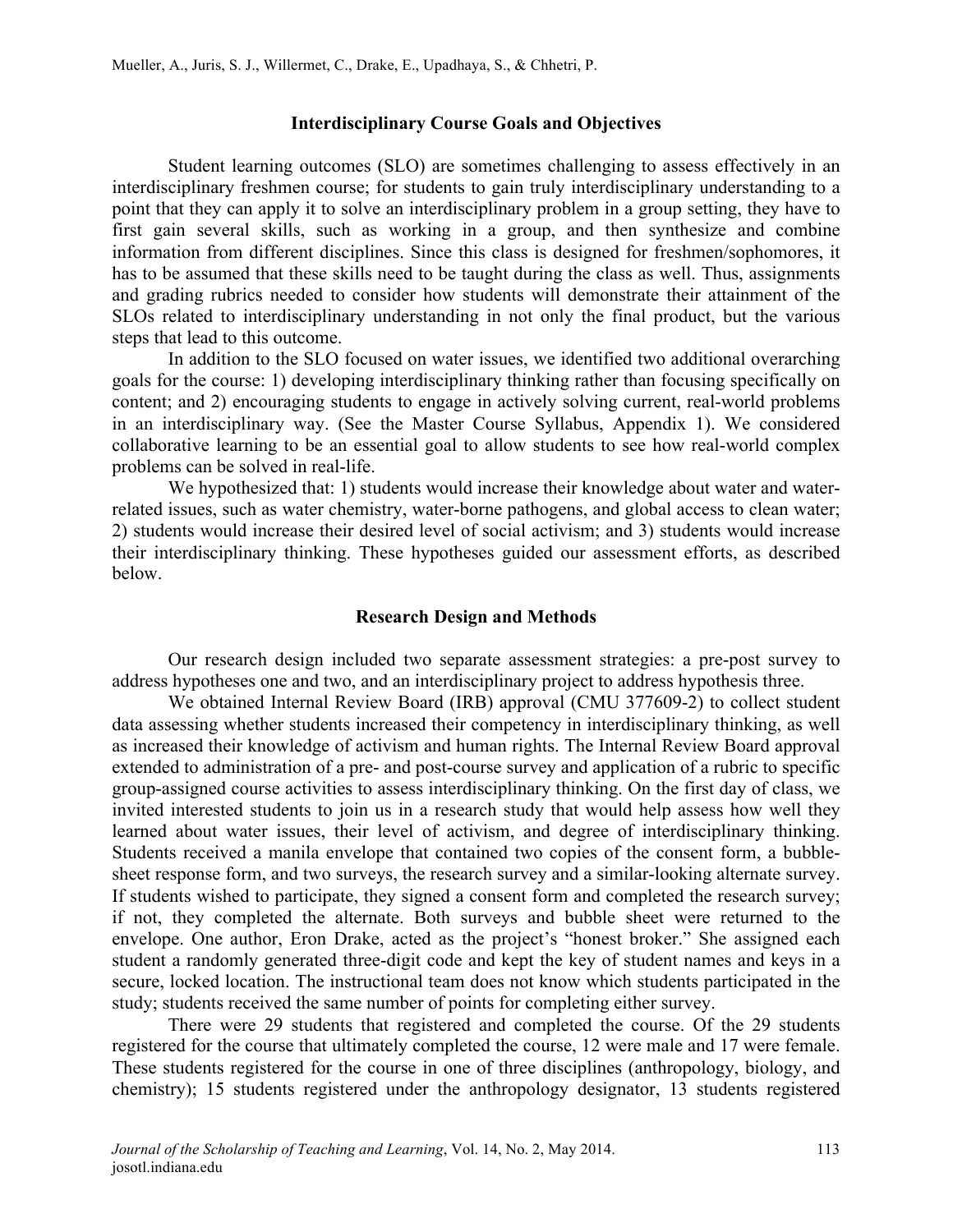under the biology designator, and 1 registered under the chemistry designator. Twenty-eight students completed the pre- and post-test associated with the research project.

Interdisciplinary thinking can be difficult to assess through objective means such as multiple-choice exams. Rather, interdisciplinary thinking can be better assessed through projects, essays, and discussion. To that end, we assigned a semester-long group project for which students chose a water-related problem and developed an interdisciplinary solution and a strategy for implementation. The proposed solution had to include perspectives from anthropology, biology, and chemistry. We decided to break up the interdisciplinary project development process into several steps; we needed to start groups out with a solid, disciplinary foundation for their project, before we could start them on the steps to integrate that information by bridging the concepts, integrating them into a complex discussion and finally into an interdisciplinary solution to the problem (Mansilla & Duraisingh, 2007). In this manner, the students could practice and improve their interdisciplinary understanding and implementation strategy.

We started with a group contract, to make sure that all students understood their role in the group and could solve problems within the groups more easily. One of the authors (Eron Drake) prepared the students for group work and group contract by presenting them with information about group formation, group roles, and group expectations, and giving them examples for group contracts. Students next completed a problem statement so that the groups had to decide early what exactly to work on. This problem statement needed to include how the three disciplines would be part of the solution. Students were also taught how to search for materials for their project in the library. The material was mostly disciplinary and part of the disciplinary grounding for the project.

Groups were then asked to complete a concept map to develop the connections between the different fields in relationship to their specific problem solution. Building this concept map allowed the students to bridge the different concepts into a first step towards interdisciplinary understanding. The next step was a short, persuasive pitch and an abstract to make sure the groups stayed focused and provide them a means to practice how to present their work. The final project was a poster presentation of their final complex solution strategy for a complex water problem at a campus-wide event. The final project included an interdisciplinary discussion of the problem, as well as the integrative solution the students came up with. At the same time students had to present and pitch their solution to the "general public" as any activist would have to do. We met with the groups at each stage to give them maximum feedback and opportunity for questions.

We were concerned that a heightened interest in assessing interdisciplinarity would bias us to see it more often than students were in fact presenting it. To reduce this bias, we employed a grading rubric for any assignments that required subjective assessment (see below and Appendix 2). The assessment of the group projects for interdisciplinary understanding was developed according to the steps in student learning (Mansilla & Duraisingh, 2007). The first step in this process is to have an effectively presented disciplinary argument (Disciplinary Grounding). To assess disciplinary grounding, we modified our assessment using the Universal Intellectual Standard developed by Drs. Paul and Elder from the Center for Critical Thinking (Elder & Paul, 2013). When we graded the interdisciplinary assignments, each faculty evaluated students for this section based on their discipline. We based the interdisciplinary part of the rubric on Mansilla and Duraisingh's snapshots of interdisciplinary integration (Mansilla & Duraisingh, 2007). We used integrative summary, conceptual bridging, and complex explanation as the three consecutive steps of interdisciplinary understanding in our rubric.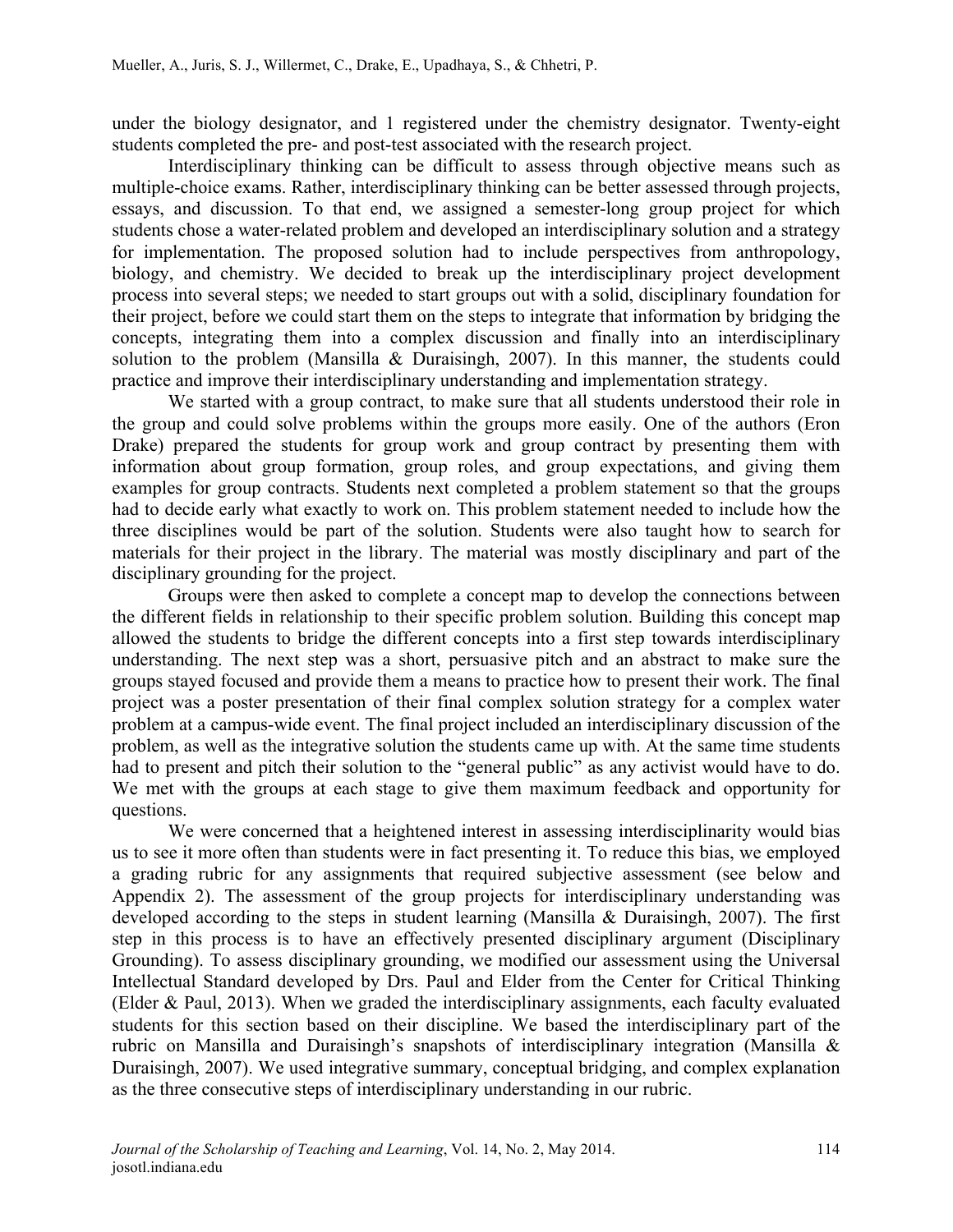The group project in this class asked specifically for a solution of a water-related problem. Therefore we needed an additional part for our rubric assessing the pragmatic solution the students proposed. We based the evaluation on Six Sigma, which was invented by a Motorola researcher and is used in industrial project evaluations (Motorola University, 1994). Our guest lecturer, Keith Helferich, presented the basis of Six Sigma to our students as several steps that have to be completed for a successful project: Define (plan), measure (do), analyze (review performance, identify opportunities, root causes, and effects), improve (prioritize actions to enhance performance), and control (implement and establish future assessment program). We wrote the solution assessment on these five steps. The full rubric can be found in Appendix 2.

As mentioned above, students would have to learn all of the steps outlined in the Interdisciplinary Assessment Rubric (Appendix 2) during the class, which takes careful planning and the allotment of time-on-task to enhance student learning. Instruction must be scaffolded to allow for students to develop and practice higher-level cognitive skills associated with interdisciplinary learning. Therefore, we decided to use the rubric in the evaluation of many of the project assignments, but we weighed the three parts (disciplinary grounding, interdisciplinary reasoning, and pragmatic solution) differently throughout the semester. We first weighed disciplinary grounding more heavily than interdisciplinary reasoning, next weighed them equally, and at the end weighed disciplinary grounding least and the pragmatic solution most. Using this redistribution of weighting, we accounted for the increasing interdisciplinary understanding throughout this course.

Two specific assignments provided an excellent opportunity to evaluate student gains in interdisciplinary thinking. The first was the concept map that each group drew at the beginning of their project, to describe how the disciplines would interact in their proposed research. The second was the final presentation that described their problem and proposed solution. We assessed the interdisciplinary understanding at these two stages of their group projects using our interdisciplinary rubric. All instructors of the course separately utilized this rubric to grade every assignment. We then averaged the grades over all instructors to finalize the assignment grade. When disciplinary grounding needed to be established, each of the instructors with expertise in the questioned disciplinary grounding provided guidance on grading criteria.

## **Goal 1: Increased Knowledge of Water-Related Issues**

The student pre-post survey contained questions designed to measure overall student factual knowledge of water-related issues. Students were asked nine questions to assess their overall knowledge of water-related material. The source of the questions was the course textbook. We used the textbook mostly as a reference, with content provided from the lecture materials and supplemental readings. Therefore these questions were not a direct measure of specific fact retention.

To analyze whether factual answers improved over the semester, data were analyzed statistically in R (version 3.0.1) (R, 2013) using a generalized linear model with a binomial error distribution. Calculated probability values were deemed significant with  $a = 0.05$  using a sequential Bonferroni adjustment for each question.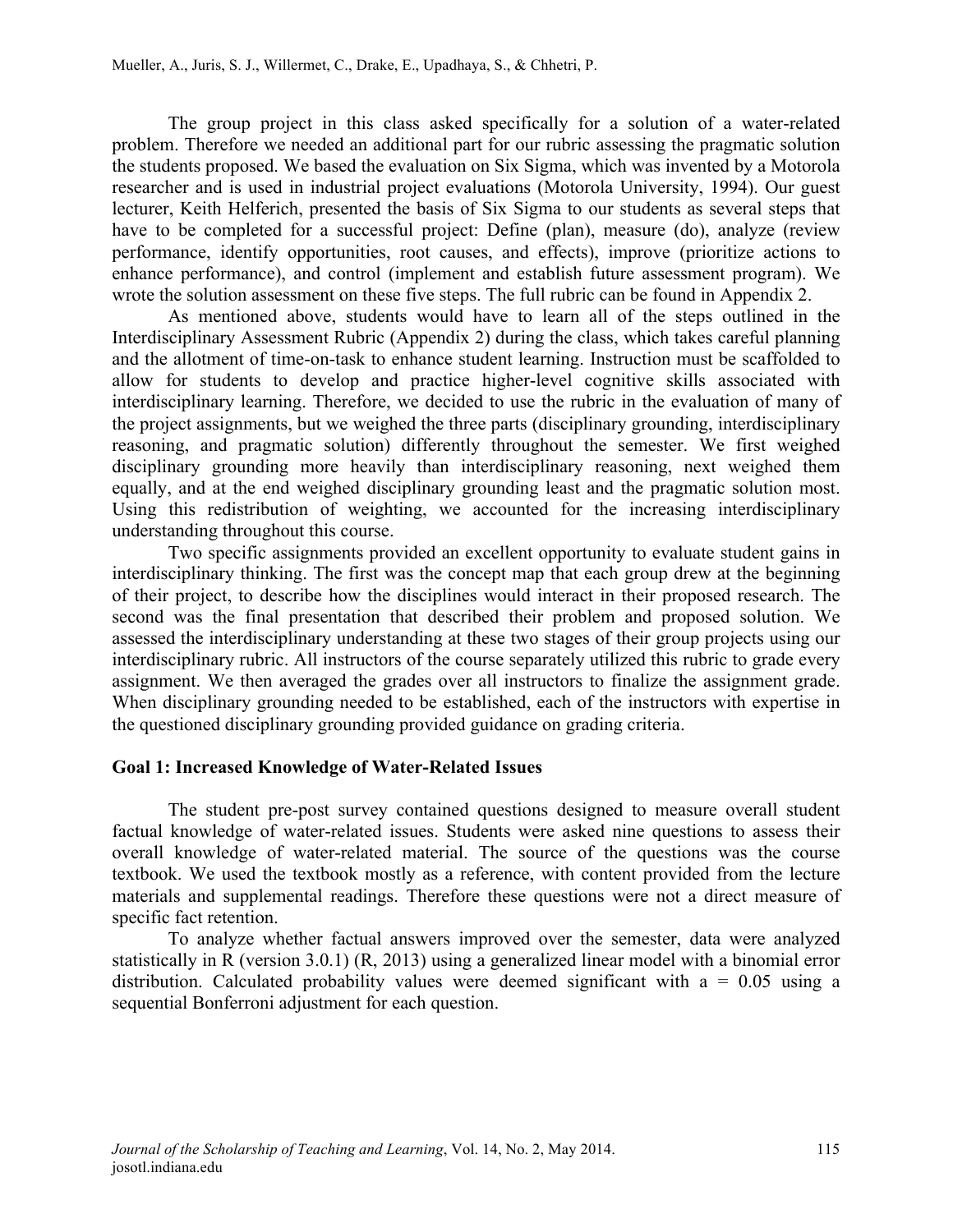## **Goal 2: Increased Student Interest in Social Activism**

The student pre-post survey also contained questions designed to measure a change in student familiarity with water-related issues and their interest in activism. This evaluation included questions about the student's awareness of water issues, to assess the student's personality, the student's interest in volunteering within the university, and about the civic engagement and social awareness of the student.

These questions were posed on a five-point Likert scale. On questions with a Likert scale, increasing values might mean a decrease or increase of improvement, depending how the question was asked. For the statistical analysis, all Likert scales were adjusted so that increasing values meant improvement. Student responses were categorized into three different groups, students who agreed with a statement (i.e. answered 4 or 5 on the Likert scale), students who disagreed with a statement (i.e. answered 1 or 2 on the Likert scale), or students who were neutral about a statement (i.e. answered 3 on the Likert scale). Student responses were paired pre-post, and changes in student opinion in a positive (disagree/neutral stance pre-test to agree stance post-test) or negative (agree stance pre-test to disagree/neutral stance post-test) were analyzed using a McNemar's test and calculating chi-squared. A p-value was obtained using one degree of freedom, and a value of  $p < 0.05$  was interpreted as a significant change comparing pre- and post-test data.

## **Goal 3: Increased Interdisciplinary Thinking**

To measure if the interdisciplinary reasoning of the students increased from an earlier assignment (concept map) to the final assignment (poster presentation), we compared student performance on the interdisciplinary sections of the rubric as applied to these two assignments (See Appendix 2). For each of the assignments, assigned points and weights differed due to the nature of the individual assignment. For example, points were given for staying within a 3 minute time limit for the persuasive pitch; the final presentation included a self- and peerassessment. We needed to remove the effects of these points on the assignment grade, to isolate points related to interdisciplinary understanding and problem solving. To exclude the effect of all other rubric sections and other points that were included in the grade, it was assumed that the students obtained full points for everything but the interdisciplinary section of the rubric. These points were averaged across all groups. We then compared the remaining points assigned exclusively for interdisciplinary reasoning. This technique should, if anything, underestimate the students' performance on interdisciplinary learning. Since the data were organized in this way, we did not perform a statistical analysis, but rather calculated the mean group performance on this measure between the two assignments.

#### **Results and Discussion**

The following discusses the results obtained in exploration of our hypotheses: 1) students would increase their knowledge about water and water-related issues, such as water chemistry, water-borne pathogens, and global access to clean water; 2) students would increase their desired level of social activism; and 3) students would increase their interdisciplinary thinking.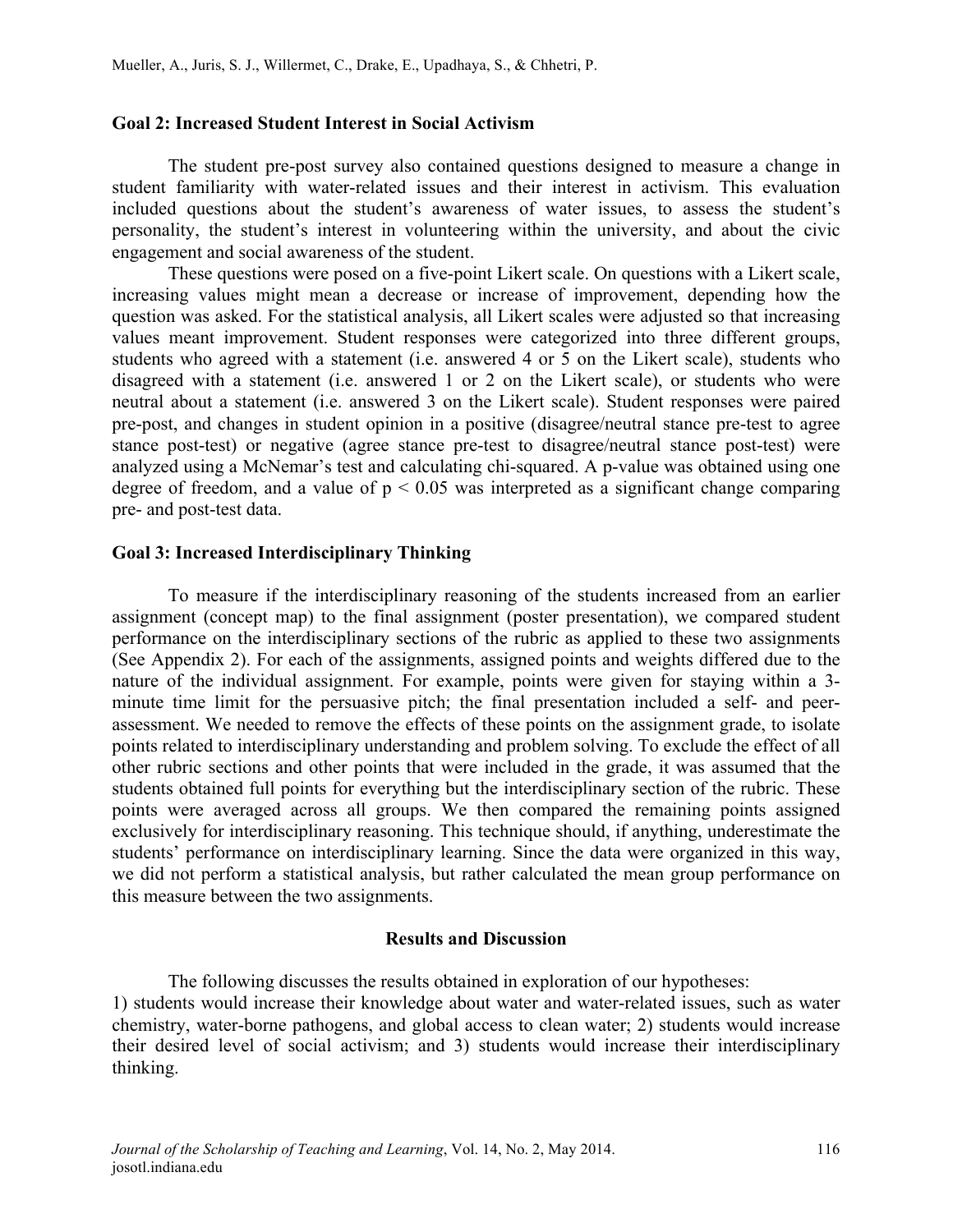## **Goal 1: Increased Knowledge of Water-Related Issues**

The data reported (Table 1) indicate that students gained a deeper overall knowledge of water-related material, although the overall increase is not significant and performance on three of the questions decreased. There was a statistically significant improvement on both the question connected to water required to make one calorie of food (21% increase in correct responses during post-test compared to the pre-test) and the question connected to which food type takes the most water to produce one kilogram of food (18% increase in correct responses during post-test compared to the pre-test). There was decline on questions related to water access, which saw a 7% decline in correct answers; however this decrease was not statistically significant.

## Table 1

Student familiarity with material questions related to water (N=28)

|                                                                                                                                         | Pre-Test       | Post-Test | $\frac{0}{0}$ | p value  |
|-----------------------------------------------------------------------------------------------------------------------------------------|----------------|-----------|---------------|----------|
|                                                                                                                                         | Correct        | Correct   | Change        |          |
|                                                                                                                                         | Answer         | Answer    |               |          |
| "Please answer the questions below with your                                                                                            |                |           |               |          |
| best answer."                                                                                                                           |                |           |               |          |
| How many people in the world do NOT have<br>consistent access to drinking water?                                                        | 17             | 15        | $-7\%$        | 0.31     |
| How much water does it take to make one calorie<br>of food?                                                                             | 7              | 13        | 21%           | $0.012*$ |
| How many calories of food per day are needed<br>for an average 175-lb male to maintain his body's<br>basic metabolic functions at rest? | $\overline{4}$ | 6         | $7\%$         | 0.15     |
| How much water does it take to produce one<br>calorie of energy?                                                                        | -7             | 6         | $-4\%$        | 0.59     |
| What percentage of water withdrawals is used for<br>agriculture?                                                                        | $\overline{4}$ | 8         | 14%           | 0.041    |
| The biggest threat to our global water supply is:                                                                                       | 10             | 11        | $4\%$         | 0.64     |
| The ratio of people who don't have water piped<br>into their homes is:                                                                  | 18             | 16        | $-7\%$        | 0.37     |
| In an average industrialized country, the average<br>household uses what percentage of its water use<br>to flush the toilet?            | 6              | 9         | 11%           | 0.10     |
| Which food type takes the most water to produce<br>one kilogram of food?                                                                | -13            | 18        | 18%           | $0.015*$ |

Note:  $*$  denotes significance at the p=0.05 level.

## **Goal 2: Increased Student Interest in Social Activism**

The student pre-post survey contained questions designed to measure overall student interest in water-related issues and degree of student activism. Students were asked 48 questions to assess their agreement with statements connected to clean water access and degree of willingness to play a role in university and/or community activism. Questions were rated on a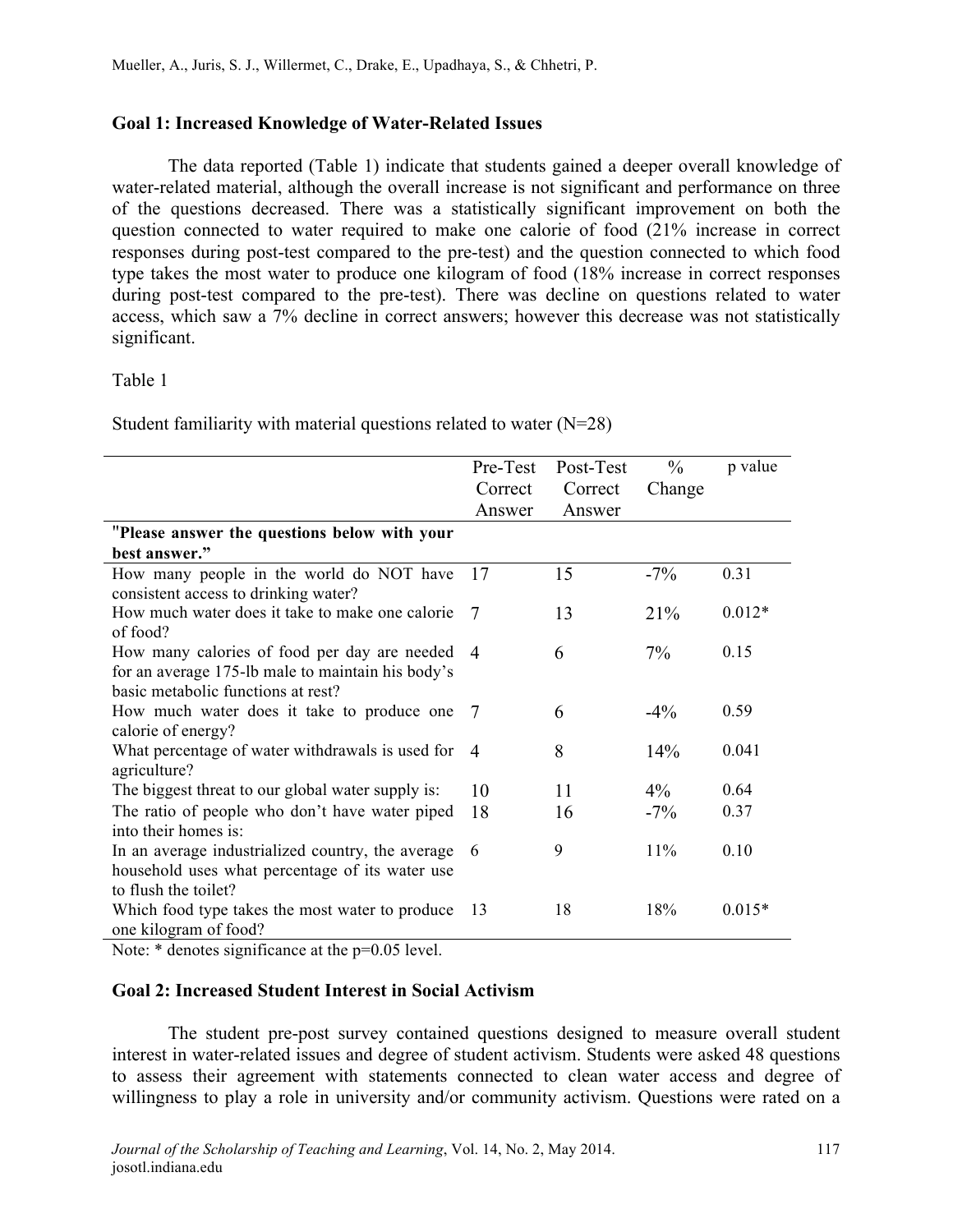five-point Likert scale, for which one indicates "strong disagreement" and five indicates "strong agreement". Students were pooled into one of two categories depending on their answers to the questions – 1) students who answered 1-3 for a question (i.e. disagreed/neutral with the question), and 2) students who answered 4 or 5 for a question (i.e. agreed with the question). The data reported (Table 2) represent percent changes in each of these two categories when comparing pre-test and post-test answers, where a negative change was scored when a student answered 4 or 5 on the pre-test and 1-3 on the post-test, and a positive change was scored when a student answered 1-3 on the pre-test and 4 or 5 on the post-test. Results indicate that students gained a deeper appreciation and understanding of water-related issues. Of note was a statistically significant greater agreement with statements concerning the potential for a water crisis in America (39.3% increase in students agreeing post-test) and a statistically significant stronger agreement on the negative impact of bottled water on the world's water supply (35.7% increase in students agreeing post-test). Furthermore, there was a statistically significant stronger agreement in students when asked whether social problems directly affect the quality of life in their community (32.1% increase in students agreeing post-test)

Interestingly, data collected indicate that students changed their potential for civic engagement, and this change seemed to be a refocusing of student energy away from university organizations towards community involvement. There was a trend in students disagreeing with questions asking about plans to become involved in university organizations (although not statistically significant) with a concurrent increase in the importance of civic engagement issues. However, this may be an inadvertent artifact of the question text, which asks, "During this term, to what degree do you intend to…" As a pre- term question, it asks the student what he/she might do in the near future. However, as a post-term question, students might answer in the negative either as the term is over and they don't intend to do it in the next few days, or since they know they didn't in fact do it this term. The wording of this question might not capture student intent in the future.

Every question concerning civic engagement issues showed an increase in agreement with the statements posed, with ten showing statistically significant increases: participating in a community action program (17.9% positive increase post-test,  $p = 0.0253$ ); helping promote racial understanding  $(25\%$  positive increase post-test,  $p = 0.0082$ ); influencing social values (25% positive increase post-test,  $p = 0.0082$ ); finding a career that directly benefits others (25%) positive increase post-test,  $p = 0.0082$ ); giving some income to those in need  $(28.6\%$  positive increase post-test,  $p = 0.0196$ ; becoming a community leader (25% positive increase post-test, p  $= 0.0339$ ); working toward equal opportunity for all people (17.9% positive increase post-test, p  $= 0.0253$ ); viewing social issues from multiple perspectives (25% positive increase post-test, p = 0.0082); developing a meaningful philosophy of life  $(25\%$  positive increase post-test, p = 0.0339); and developing leadership abilities in others (25% positive increase post-test,  $p =$ 0.0339). There were correlative increases in other questions including participating in programs to help clean up the environment (25% positive increase post-test), serving the community (17.9% positive increase post-test) and participation in voting (28.6% positive increase post-test), although these increases were not statistically significant. It is interesting to speculate that a shift from focus on involvement in student organizations to involvement in community organizations may be due to a redefined student view on the ability to affect change within the community more directly depending on the organization with which they are involved.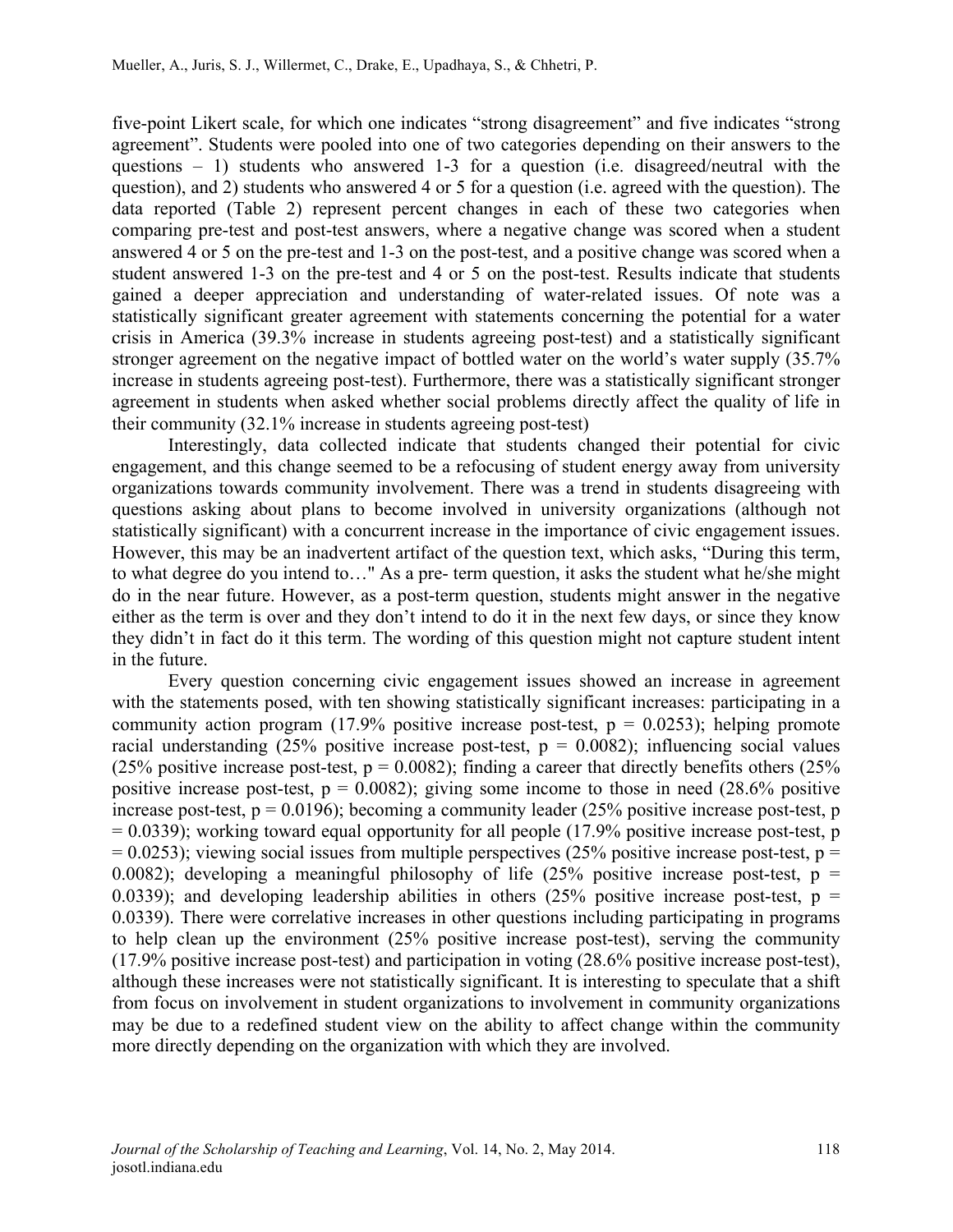# Table 2

Student Familiarity with Clean Water Issues and Willingness to Participate in Social Activism (N=28)

| "Please rate the level to which you agree (or disagree) with each of the following statements<br>about water issues." $(1 =$ strongly disagree, $5 =$ strongly agree) |                                       |                                       |              |  |  |
|-----------------------------------------------------------------------------------------------------------------------------------------------------------------------|---------------------------------------|---------------------------------------|--------------|--|--|
|                                                                                                                                                                       | % students                            | % students                            | p-value      |  |  |
|                                                                                                                                                                       | with negative                         | with positive                         |              |  |  |
|                                                                                                                                                                       | change                                | change                                |              |  |  |
| Access to clean water is a problem all<br>Americans face                                                                                                              | 10.7                                  | 17.9                                  | 0.4795       |  |  |
| Access to clean water is something that<br>only people in developing nations face                                                                                     | 3.6                                   | 7.1                                   | 0.5637       |  |  |
| We will face a water shortage in<br>America in the next few decades                                                                                                   | $\boldsymbol{0}$                      | 39.3                                  | $0.0009*$    |  |  |
| Irrigation systems are generally water<br>wasters                                                                                                                     | 10.7                                  | 21.4                                  | 0.3173       |  |  |
| Drinking commercially bottled water<br>contributes to global water shortages                                                                                          | 7.1                                   | 35.7                                  | $0.0209*$    |  |  |
| We are losing lots of available water<br>due to climate change                                                                                                        | 17.9                                  | 17.9                                  | $\mathbf{1}$ |  |  |
| Cholera is a disease that people get<br>when they don't keep themselves clean                                                                                         | 7.1                                   | 7.1                                   | $\mathbf{1}$ |  |  |
|                                                                                                                                                                       | % students<br>with negative<br>change | % students<br>with positive<br>change | p-value      |  |  |
| Participate in a student organization                                                                                                                                 | 10.7                                  | 3.6                                   | 0.3173       |  |  |
| Hold a leadership position in<br>a<br>college/university student organization                                                                                         | 7.1                                   | 7.1                                   | 1            |  |  |
| Participate in class discussions                                                                                                                                      | 21.4                                  | 7.1                                   | 0.1573       |  |  |
| Investigate current events topics of<br>personal interest                                                                                                             | 17.9                                  | 10.7                                  | 0.4795       |  |  |
| Volunteer my time to an organization or<br>cause I care about                                                                                                         | 25                                    | 17.9                                  | 0.5637       |  |  |
|                                                                                                                                                                       | % students<br>with negative<br>change | % students<br>with positive<br>change | p-value      |  |  |
| I believe that every citizen has a<br>responsibility to serve the community                                                                                           | 21.4                                  | 10.7                                  | 0.3173       |  |  |
| I am concerned about local community<br>issues                                                                                                                        | 14.3                                  | 17.9                                  | 0.7389       |  |  |
| I am concerned with the rights and<br>welfare of others                                                                                                               | 7.1                                   | 17.9                                  | 0.2568       |  |  |
| I am interested in knowing and working<br>with people from diverse backgrounds                                                                                        | 14.3                                  | 7.1                                   | 0.4142       |  |  |
| I believe that cultural diversity within a<br>group makes the group more interesting<br>and/or effective                                                              | $\theta$                              | 10.7                                  | 0.0833       |  |  |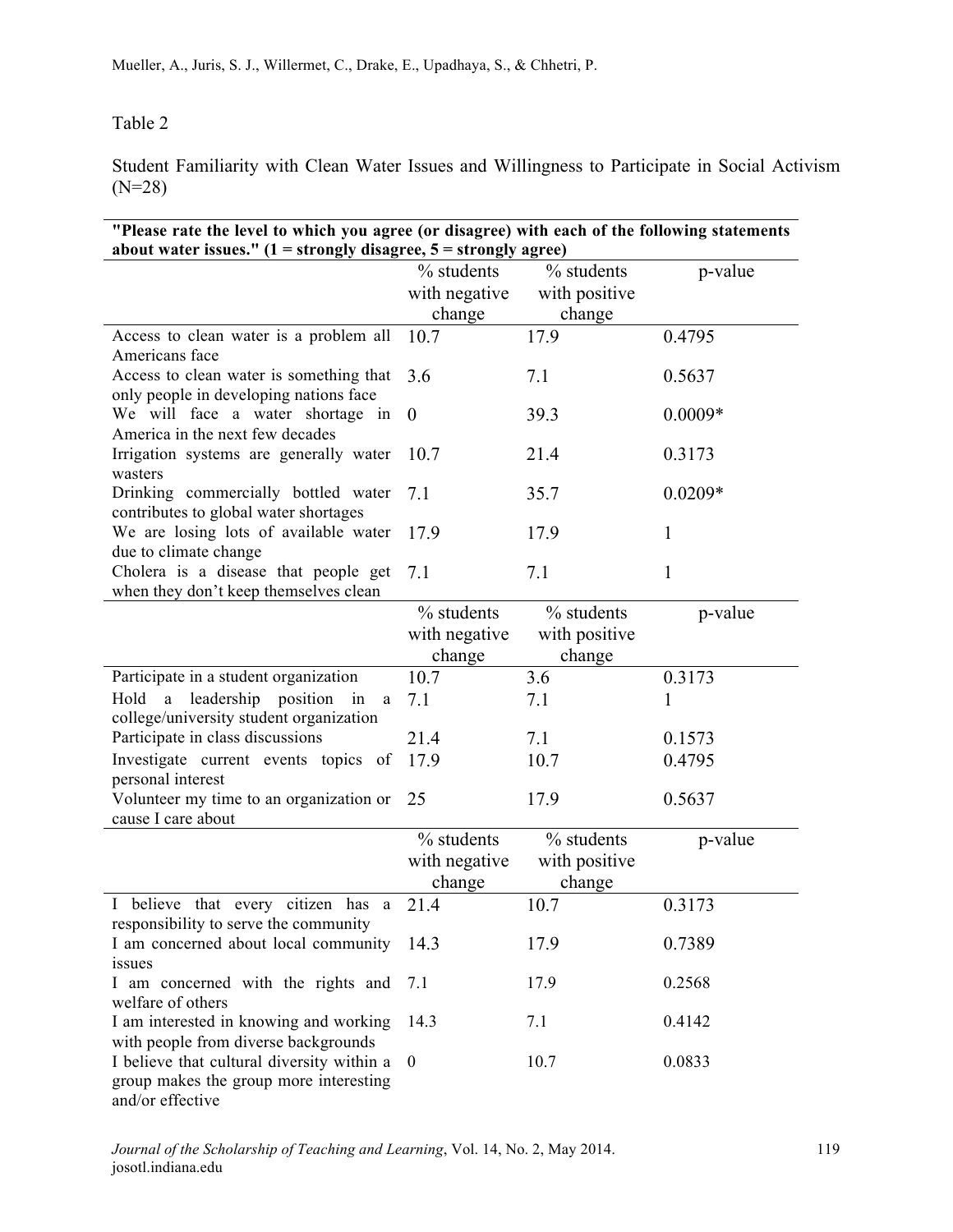| I feel that social problems directly affect $\theta$<br>the quality of life in my own community |      | 32.1 | $0.0027*$ |
|-------------------------------------------------------------------------------------------------|------|------|-----------|
| I see myself as a member of a larger 10.7<br>social fabric                                      |      | 14.3 | 0.7055    |
| I have a responsibility to serve my 21.4                                                        |      | 10.7 | 0.3173    |
| community                                                                                       |      |      |           |
| I feel that I can make a difference in my 7.1<br>local community                                |      | 14.3 | 0.4142    |
| I feel that I can make a difference in the 14.3<br>world                                        |      | 21.4 | 0.5271    |
| I view myself as an active citizen                                                              | 7.1  | 21.4 | 0.1573    |
| I am concerned about global community                                                           | 14.3 | 21.4 | 0.5271    |
| 1881168                                                                                         |      |      |           |

| -----                                              |                             |                             |           |
|----------------------------------------------------|-----------------------------|-----------------------------|-----------|
|                                                    | % students<br>with negative | % students<br>with positive | p-value   |
|                                                    | change                      | change                      |           |
| Participating in a community action                | $\boldsymbol{0}$            | 17.9                        | $0.0253*$ |
| program                                            |                             |                             |           |
| Helping others who are in difficulty               | 7.1                         | 21.4                        | 0.1573    |
| Helping promote racial understanding               | $\theta$                    | 25                          | $0.0082*$ |
| Becoming involved in programs to help              | 7.1                         | 25                          | 0.0956    |
| clean up the environment                           |                             |                             |           |
| Influencing social values                          | $\theta$                    | 25                          | $0.0082*$ |
| Influencing the political structure                | 10.7                        | 21.4                        | 0.3173    |
| Serving the community                              | 3.6                         | 17.9                        | 0.1025    |
| Finding a career that directly benefits            | $\theta$                    | 25                          | $0.0082*$ |
| others                                             |                             |                             |           |
| Giving some of my income to help                   | 3.6                         | 28.6                        | $0.0196*$ |
| those in need                                      |                             |                             |           |
| Becoming a community leader                        | 3.6                         | 25                          | $0.0339*$ |
| Keeping up to date with political affairs          | 10.7                        | 17.9                        | 0.4795    |
| Working toward equal opportunity for<br>all people | $\overline{0}$              | 17.9                        | $0.0253*$ |
| Viewing social issues from multiple                | $\theta$                    | 25                          | $0.0082*$ |
| perspectives                                       |                             |                             |           |
| Promoting social justice                           | 7.1                         | 21.4                        | 0.1573    |
| Developing a meaningful philosophy of<br>life      | 3.6                         | 25                          | $0.0339*$ |
| Developing leadership abilities in others          | 3.6                         | 25                          | $0.0339*$ |
| Participating in civic duties such as              | 10.7                        | 28.6                        | 0.1317    |
| voting                                             |                             |                             |           |

Note: \* denotes significance at the  $p=0.05$  level.

The increased dedication of students becoming involved in a community issue was apparent based on the dedication students had of their group projects that they developed throughout the semester (connected to Goal 3 below). Several groups continued to seek outcomes of their projects after the semester had ended and had developed plans to further promote their project agenda through the formal submission of proposals or letters to their corresponding agencies/affected communities in order to affect change.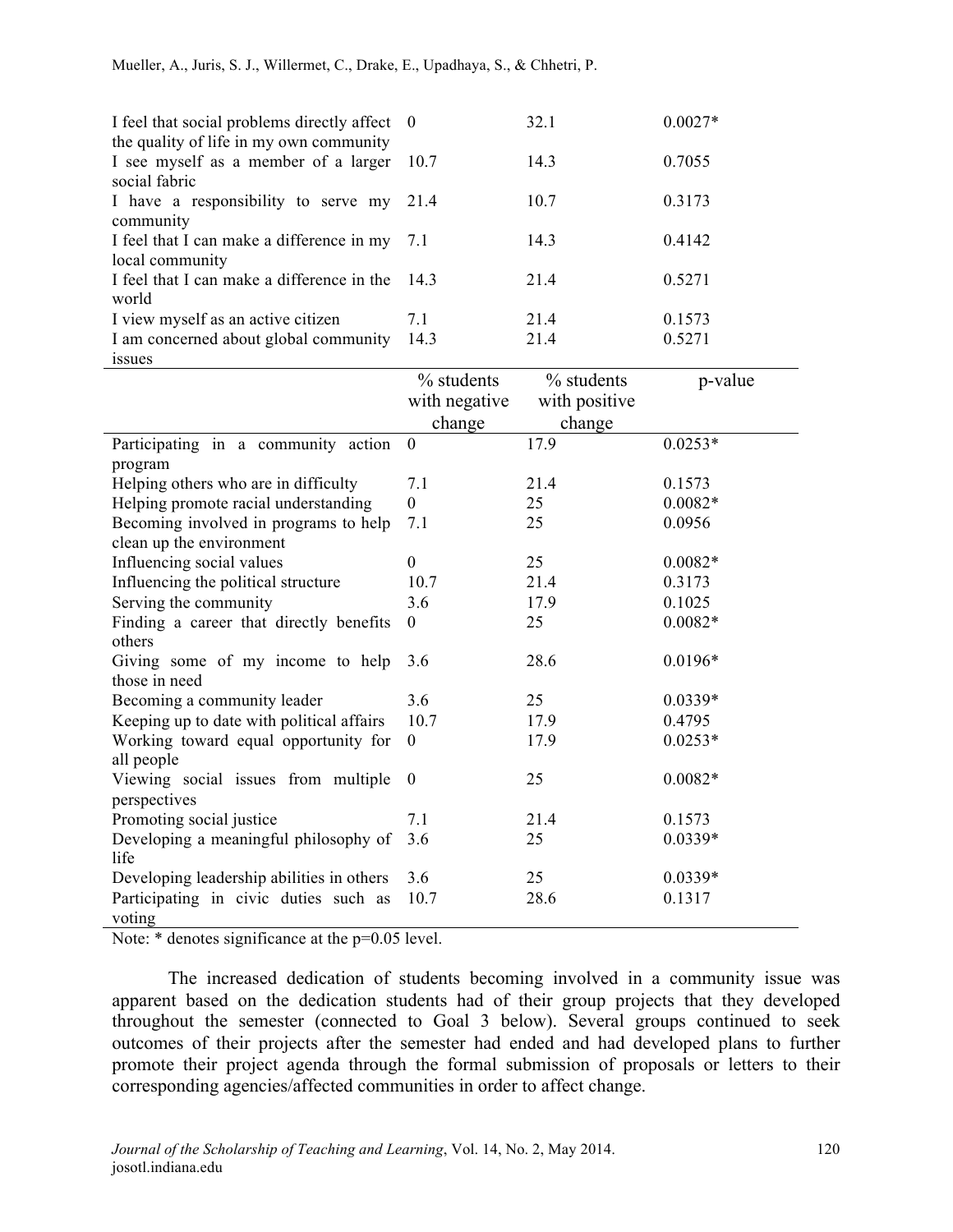## **Goal 3: Increased Interdisciplinary Thinking**

The students had free choice of which problem they wanted to solve as collaborative groups. The groups came up with a list of problems and solutions spanning issues at local, regional, and international levels:

- Development of a time-release version of an existing anti-worming drug for schistosomiasis in Uganda, along with educational call-and-response children's song on how to avoid getting sick;
- A plastic water bottle deposit campaign to promote recycling and tap water usage;
- Installation of composting toilets at CMU to reduce water consumption;
- Community education on hydrologic fracturing to understand water contamination;
- Modification of city green-lawn ordinances to reduce local water contamination through chemical runoff;
- Analysis of strategies to connect Iowa farmers to government programs to promote bioswale buffer zones along the Mississippi River, to reduce downriver dead zones;
- Proposal to Mayoral Office in Copacabana, Bolivia to design totora reed beds that clean wastewater before it enters Lake Titicaca;
- Investigation of water disinfection techniques using solar UV radiation (SODIS) in plastic bottles in Uganda.

For the concept map, 32% of total points were available for interdisciplinary learning based on the rubric in Appendix 2. Students were graded on the concept maps based on development of their solution to a global problem and whether their solution contained the three disciplines associated with the course (anthropology, biology, chemistry) and was sustainable. For the final project, 45% of the points were assigned to interdisciplinary learning. The student groups' performance improved from an average of 40.1% of the total available points for interdisciplinary learning on the concept map to 71.6% of the total available points for the final project. The standard deviation decreased between the two assignments, from 22% to 11.8%, which suggests that student groups as a whole performed more consistently on their final projects. All groups but one experienced a large improvement in performance on the interdisciplinary rubric; the remaining group (Group 5) was the highest performing group, doing very well on both assignments.

## **Discussion**

Besides teaching anthropological, biological, and chemical facts about water, there were two overarching goals for the course that we assessed: 1) developing interdisciplinary thinking rather than focusing specifically on content; and 2) encouraging students to engage in actively solving current, real-world problems in an interdisciplinary way. Real world-problem solving often occurs in groups, combining different strengths and backgrounds. We wanted to mimic that; at the same time, benefiting the learning of diverse students in collaborative assignments and projects is also recognized as a high impact practice (Kuh, 2008). We encouraged the students to reach out to NGOs and other community groups in the process; this community connection, as well as the service rendered with the project, is considered a high-impact teaching process as well.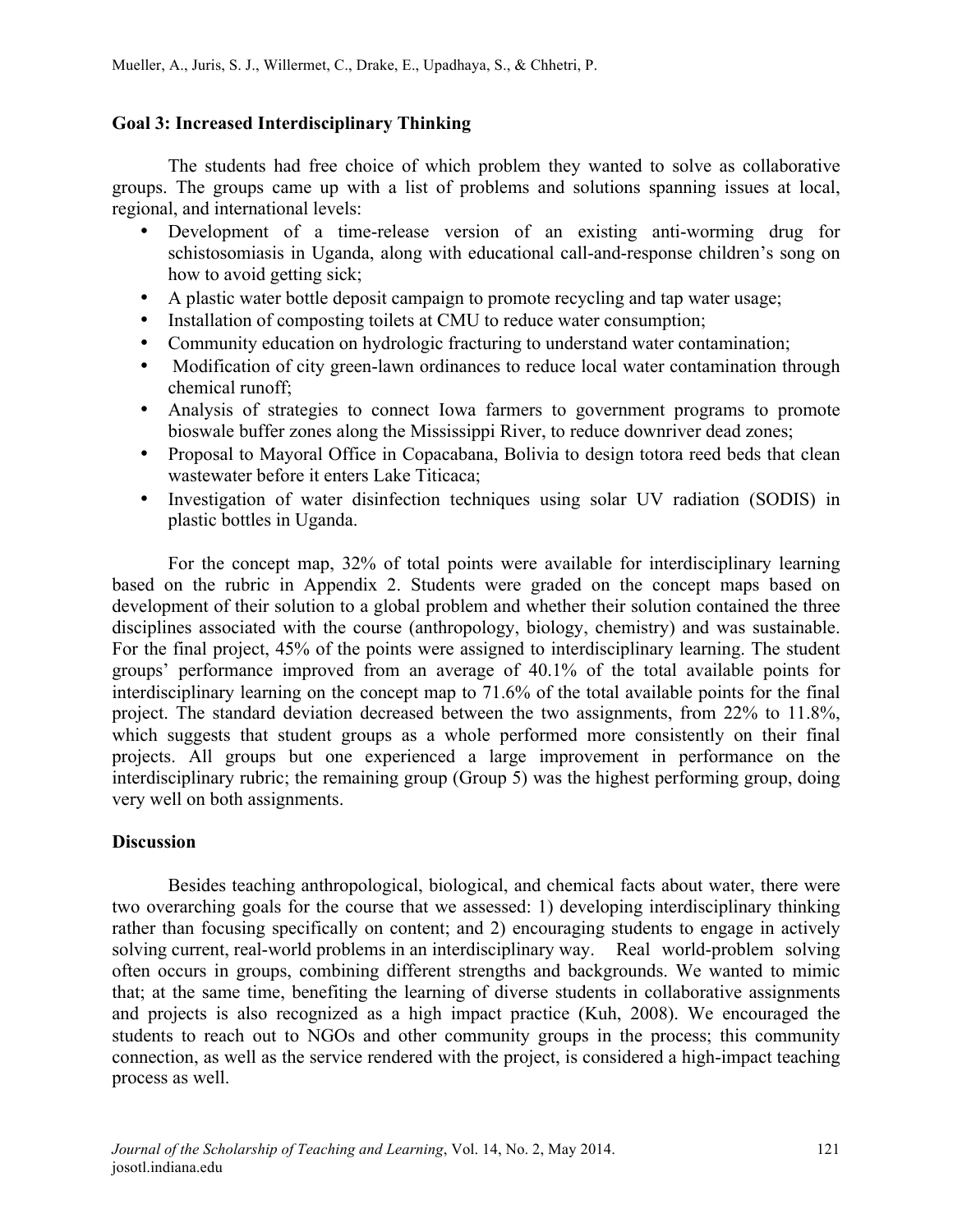As discussed above, the fact-based questions might not have been an accurate measure for students' content knowledge. Upon reflections, questions aligned with the content covered would better reflect content learning. The end-of-term Student Opinion Survey comments for each faculty did indicate that factual learning took place. Examples for the question "What are some specific things your instructor does that help you learn in this course?" are "Helped fill in knowledge for "non-chemists;" "Powerpoints – helped me learn Chemistry I had never understood before;" "There were always good examples and explanations on subjects covered for the Anthro portion of the class;" "Helped me understand biology that I had never learned before;" "For the non-bio student he explained things well so they were easy to understand."

## Table 3

|                    | Concept Map* | Final Project** | % Change |
|--------------------|--------------|-----------------|----------|
| Group 1            | 20.8%        | 69.8%           | 48.9%    |
| Group 2            | 50.0%        | 73.4%           | 23.4%    |
| Group 3            | 4.2%         | 45.0%           | 40.8%    |
| Group 4            | 37.5%        | 81.8%           | 44.3%    |
| Group 5            | 79.2%        | 70.2%           | $-8.9\%$ |
| Group 6            | 37.5%        | 72.0%           | 34.5%    |
| Group 7            | 50.0%        | 79.8%           | 29.8%    |
| Group 8            | 41.7%        | 80.9%           | 39.2%    |
| Mean percentage    | 40.1%        | 71.6%           | 31.5%    |
| Standard deviation | 22.0%        | 11.8%           |          |

Comparison of Student Group Means for Interdisciplinary Learning Portion of Group Projects, as Percentage of Total Interdisciplinary Learning Points Possible (N=8)

\*Note: 32% of the total points for the concept map assignment aligned with interdisciplinary learning goals.

\*\* Note: 45% of the total points for the final project assignment aligned with interdisciplinary learning goals.

On the students' social activism, the awareness about critical water problems increased significantly. Interestingly, the willingness to participate socially in the university decreased (although this may be an artifact of the question wording, as discussed above). On the other hand, becoming active in the community at large increased significantly; in fact, it was the largest change measured.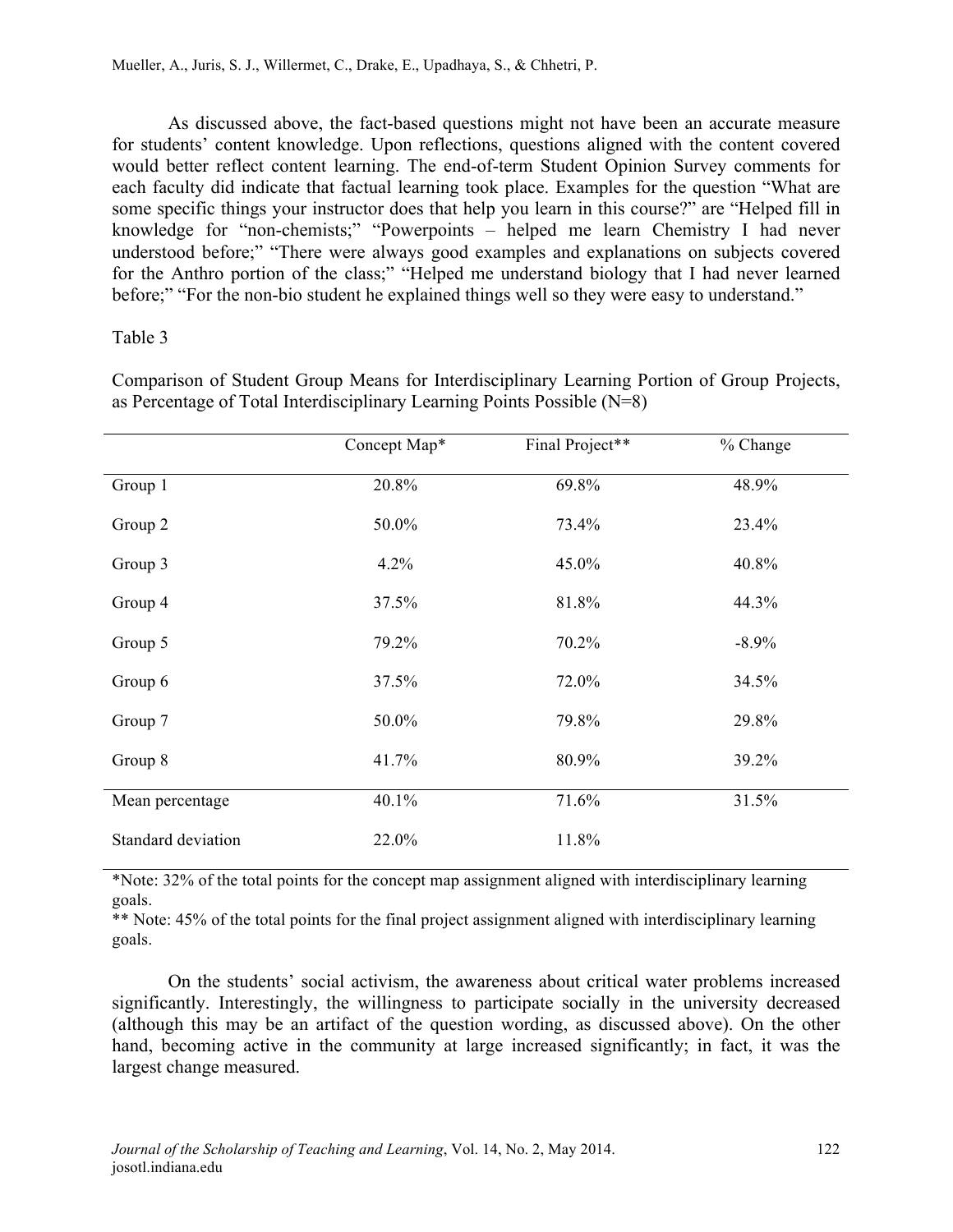Interdisciplinary understanding was measured by a rubric for the group projects that assessed the three steps of interdisciplinary learning, disciplinary grounding, interdisciplinary bridging, and interdisciplinary problem solving. The students became proficient in the disciplinary information early, but it took most of the semester for them to become proficient in interdisciplinary bridging and problem solving. At the end we were able to show a significant increase in interdisciplinary learning.

#### **Acknowledgements**

We wish to thank each of the department chairs, who supported our efforts in developing this course: Stephen Roberts (Biology), David Ash (Chemistry), and Katherine Rosier (Sociology, Anthropology, and Social Work), as well as Dean Pamela Gates (College of Humanities and Social and Behavioral Sciences) and Dean Ian Davison (College of Science and Technology). We wish to acknowledge the hard work and countless hours that the UAEM students have gifted to this course development. CMU's Faculty Center for Innovative Teaching (FaCIT) supported this project with staff, funds, instructional support, and moral support. We extend our special thanks to all the students enrolled in the course, without whom this experiment would not have been possible. We also wish to thank Kevin Pangle (Biology, CMU), Elbert Almazan (SASW, CMU), and two anonymous reviewers for help with statistical analyses.

## **Appendices**

Appendix 1: Master Course Syllabus

| Central Michigan University       |
|-----------------------------------|
| College of Science and Technology |
| Department of Biology             |

Master Course Syllabus

| <b>BIO 250</b> | Water as Life, Death, and Power | $3(2-2)$ |
|----------------|---------------------------------|----------|
|                |                                 | Credit   |

## **I. Bulletin Description**

Problems of water access, water-borne pathogens, water treatment, and power relationships in global cultures from anthropology, biology, and chemistry perspectives, via lecture and seminar. Cross-listed with ANT 250 and CHM 250. No credit on chemistry major or minor. No credit towards any Biology major or minor.

## **II. Prerequisites, Pre/Co-requisites, Co-requisites, Recommended**

Recommended: ANT 171 or 170; BIO 101 or 110; CHM 111, 120, or 131.

## **III. Rationale for Course Level**

This course will be taught in an interdisciplinary manner, and will include material from anthropology, chemistry, and biology. It will foster synthesis of information from all three disciplines in order to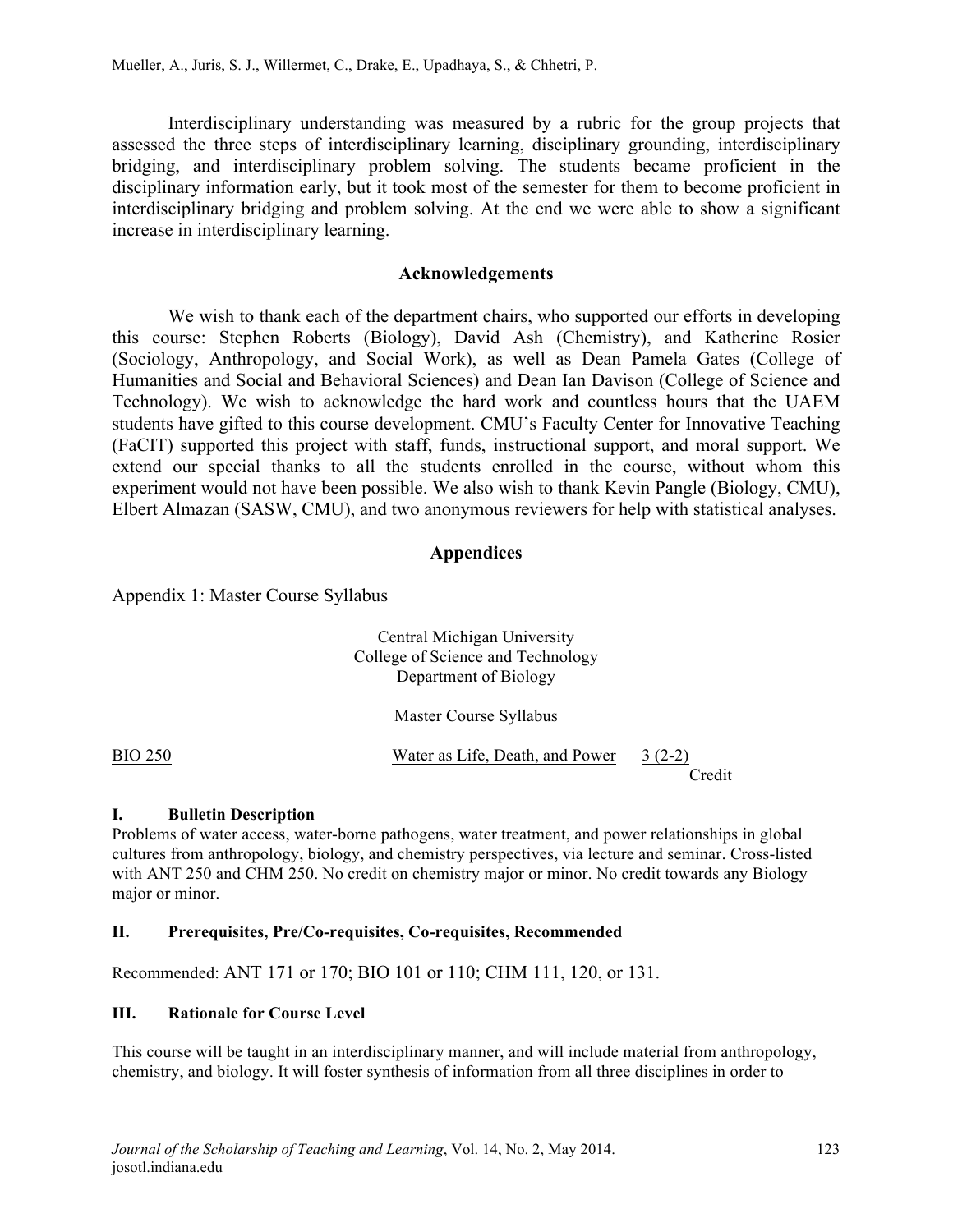evaluate issues and interventions related to water access rights, health issues, and water treatment, thus is designed for a more mature undergraduate student with little content background.

## **IV. Suggested Textbooks**

The interdisciplinary nature of this course requires texts from several perspectives. Texts that will make up the readings include:

Black M, King J. 2009. The Atlas of Water. 2<sup>nd</sup> edition. Berkeley: University of California Press. Fagan B. 2011. Elixir: A History of Water and Humankind. London: Bloomsbury Press. Morris RD. 2007. The Blue Death: Disease, Disaster, and the Water We Drink. New York: HarperCollins Press.

American Chemical Society 2012. Chemistry in Context, 7th Edition. New York: McGraw Hill.

## **V. Other Requirements and/or Materials for the Course**

Additional articles will be uploaded into Blackboard.

## **VI. Student Learning Course Objectives**

Upon completion of the course, students will be able to:

- 1. examine water-related health disparities from multiple perspectives, such as water access, water-borne pathogens, water treatment, and power relationships;
- 2. describe the interrelationships of these different perspectives;
- 3. describe the life-cycle of cholera and its connection to human health;
- 4. describe behaviors that bring populations in contact with cholera, and provide regional examples from many global cultures;
- 5. compare and contrast political, economic, and technological access to water treatment methods from different global cultures;
- 6. summarize and analyze seminar readings related to water-related health disparities, and intervention case studies, from different global cultures;
- 7. define a plan to develop or improve a grassroots campaign to address water issues.

#### **VII. Suggested Course Outline**

| Week  | Lecture topic                                                                                                                                                                                                                                           | Seminar topic                                                  |
|-------|---------------------------------------------------------------------------------------------------------------------------------------------------------------------------------------------------------------------------------------------------------|----------------------------------------------------------------|
| 6.67% | Settlement patterns and water<br>Food collection/production strategies and water<br>A: Human food collection/production strategies and<br>their relative water needs<br>B. Biotic/abiotic factors affecting water cycle<br>C: Water cycle, Carbon cycle | Introduction to group work                                     |
| 6.67% | Water chemistry<br>A: How human activity can alter water chemistry<br>B: Transport of molecules across membranes<br>C: water properties, acid-base, pH, solubility,<br>adsorption and ion exchange                                                      | Introduction to non-governmental<br>organizations (NGOs)       |
| 6.67% | Human co-evolution with pathogens<br>Waterborne diseases<br>A: Pathogens common to settled v. foraging human<br>groups<br>B: Host-pathogen interaction/evolution<br>C: dilution, adsorption                                                             | Evidence-gathering approaches to<br>regional-specific diseases |
| 6.67% | Cultural practices and interaction with water (food<br>washing, bathing, food production, religious                                                                                                                                                     | Cultural awareness and sensitivity                             |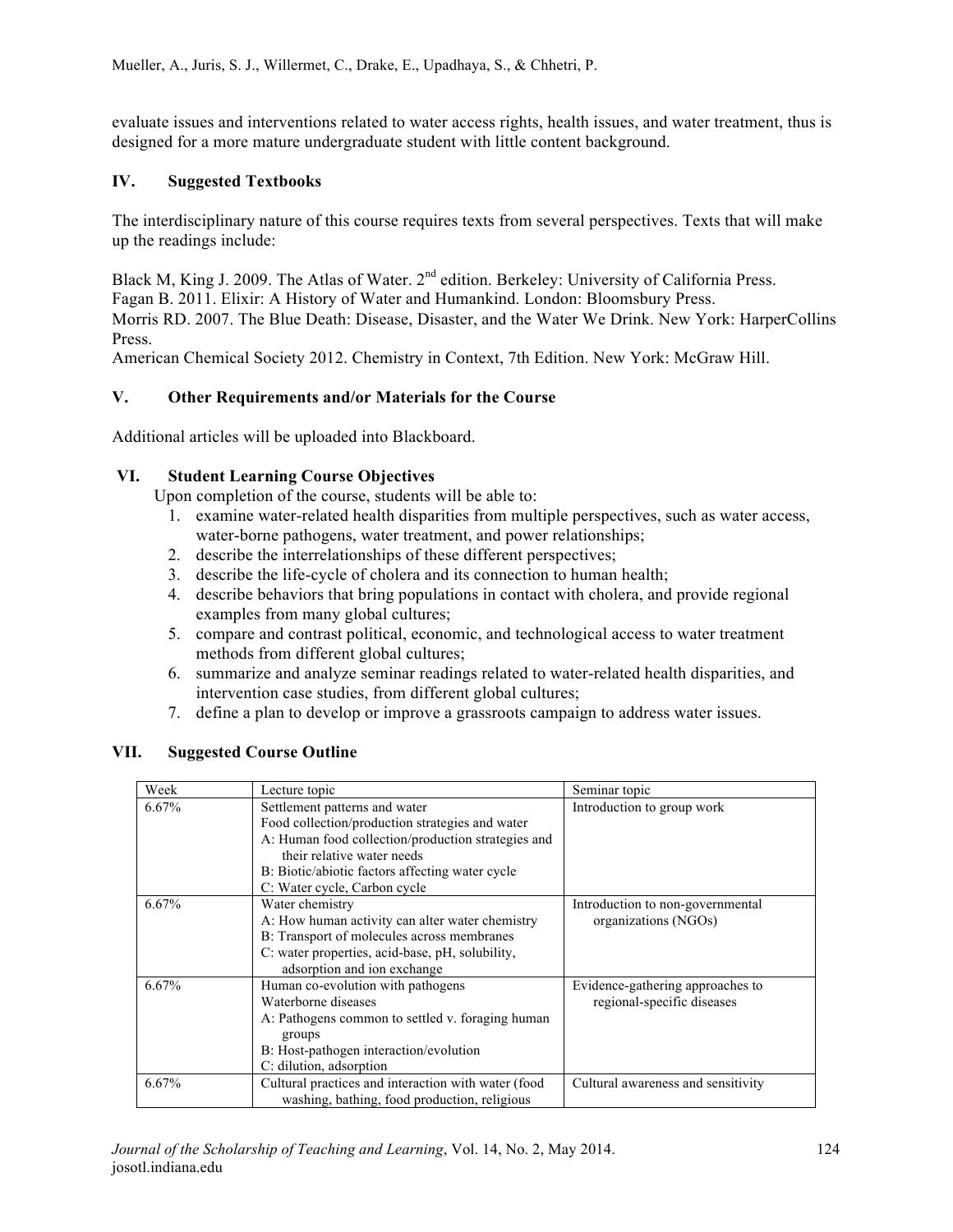|          | practices)                                                                      |                                          |
|----------|---------------------------------------------------------------------------------|------------------------------------------|
|          | Sanitation                                                                      |                                          |
|          | A: Cultural practices and water (food washing,                                  |                                          |
|          | bathing, food production, religious practices)                                  |                                          |
|          | B: Antibacterial compound activity                                              |                                          |
|          | C: surfactants, nutrients, fertilizers, pesticides                              |                                          |
| 6.67%    | Pathogens in water                                                              | Introduction to neglected tropical       |
|          | A: Human-bacteria interface                                                     | diseases                                 |
|          | B: Importance of water in life                                                  |                                          |
|          | C: Hydrophilicity/phobicity, adsorption in the body                             |                                          |
| 6.67%    | Historical context of epidemics                                                 | Multidisciplinary approaches to          |
|          | Epidemiology and the spread of diseases                                         | addressing water-borne diseases          |
|          | A: Cultural/historical factors impacting                                        |                                          |
|          | development/spread of epidemics                                                 |                                          |
|          | B: Spread of disease in populations                                             |                                          |
|          | C: kinetics of transport in the body (bacteria and                              |                                          |
| 6.67%    | drug)                                                                           |                                          |
|          | Bacterial ecosystems                                                            | Intervention case study analysis         |
|          | A: Human interaction with bacterial ecosystem<br>B: Bacterial survival in water |                                          |
|          |                                                                                 |                                          |
| 6.67%    | C: water systems (fresh, sea, brackish)<br>Biochemistry of cholera              | Intervention case study analysis         |
|          | Treatment of cholera                                                            |                                          |
|          | A: Human activities that impact contraction/spread                              |                                          |
|          | of cholera                                                                      |                                          |
|          | B: Cholera life cycle, toxin action                                             |                                          |
|          | C: Ion exchange in the body                                                     |                                          |
| 6.67%    | Cholera outbreaks in the U.S., India, Haiti                                     | Intervention case study analysis         |
|          | Water treatment as prevention of cholera                                        |                                          |
|          | A: Indigenous approaches to disease prevention and                              |                                          |
|          | treatment                                                                       |                                          |
|          | B: Susceptibility of cholera to antibacterials                                  |                                          |
|          | C: Solutions, impurities, water transport                                       |                                          |
| 6.67%    | Municipal water treatment in a global context                                   | Resolutions to solving existing problems |
|          | A: Cultural factors affecting development of water                              | in water treatment                       |
|          | treatment                                                                       |                                          |
|          | B: Action of bacteria and toxins                                                |                                          |
|          | C: Overview: filtration, sedimentation, biological                              |                                          |
|          | purification, toxins (e.g. Arsenic)                                             |                                          |
| $6.67\%$ | Physical water treatment methods                                                | Water conservation                       |
|          | A: Impact of physical water treatment methods on                                |                                          |
|          | local/regional populations                                                      |                                          |
|          | B: Prokaryotic cell structure<br>C: Filtration, flocculation, ion exchange,     |                                          |
|          | membranes, sterilization                                                        |                                          |
| 6.67%    | Biological water treatment methods                                              | Poster and podium presentation basics    |
|          | A: Impact of biological water treatment methods on                              |                                          |
|          | local/regional populations                                                      |                                          |
|          | B: Susceptibility of bacteria to biological water                               |                                          |
|          | treatment                                                                       |                                          |
|          | C: anaerobic, aerobic, use of sludge, nutrient cycles,                          |                                          |
|          | toxins                                                                          |                                          |
| 6.67%    | Structural inequalities to water treatment and health                           | Group work day                           |
|          | A: Political, social, economic power structures and                             |                                          |
|          | clean water access                                                              |                                          |
|          | B: Inequalities in water supplies and contaminants                              |                                          |
|          | C: drinking water and wastewater systems in US                                  |                                          |
|          | and Haiti                                                                       |                                          |
| 6.67%    | Human right to fresh water (United Nations)                                     | SRCEE presentation week                  |
|          | Potential legal consequences to unequal access to                               |                                          |
|          | clean water                                                                     |                                          |
|          | A: Political, social, economic power structures and                             |                                          |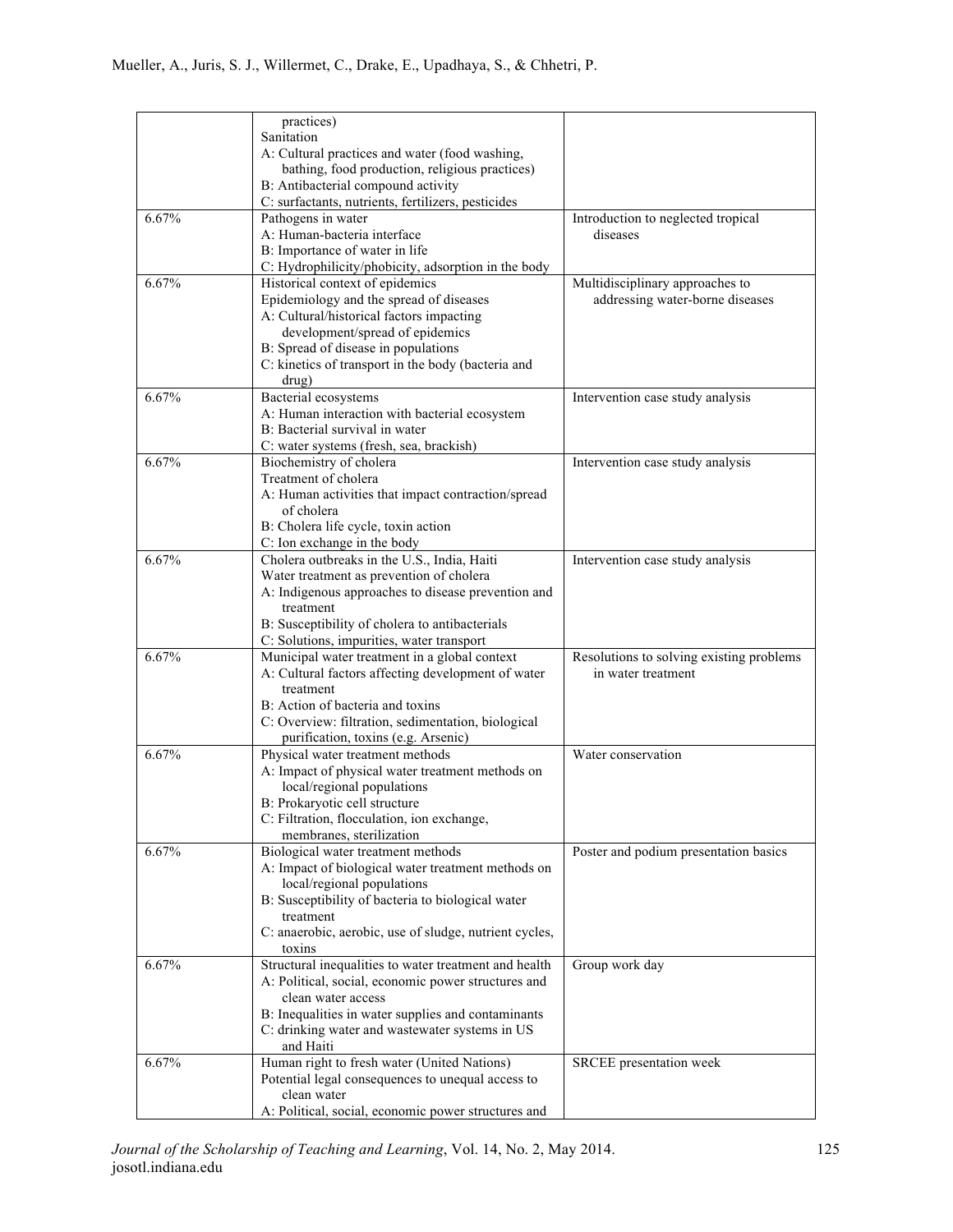|             | clean water access<br>B: Examples of contaminants in water systems<br>C: e.g. water in Arizona (arsenic)                                                                                                        |                           |
|-------------|-----------------------------------------------------------------------------------------------------------------------------------------------------------------------------------------------------------------|---------------------------|
| 6.67%       | New water treatment solutions<br>A: Cultural factors affecting adoption of new<br>technologies<br>B: Susceptibility of pathogens to new treatment<br>examples<br>C: simple filtration and sterilization methods | Discussion and next steps |
| Finals week | Examination                                                                                                                                                                                                     | Final presentations due   |

## **VIII. Suggested Course Evaluation**

- 20% Journal entries on seminar readings (e.g., ten 1-page journal entries)
- 20% In-class participation/group discussion (e.g., free writes, clicker activities)
- 20% Written assignments (e.g., three 3-4 page essays) highlighting interdisciplinary content analysis
- 20% Pre/post examinations, with multiple choice/short answer questions
- 20% Presentation in seminar on grassroots campaign for water issues

#### **IX. Bibliography**

- Alley KD. 2002. On the Banks of the Ganga: When Wastewater Meets a Sacred River. Ann Arbor: University of Michigan Press.
- Alley KD. 1994. Ganga and Gandagi: interpretations of pollution and waste in Benaras. Ethnology 33(2): 127-145.
- Baer H, Singer M, Susser I. 2003. Medical Anthropology and the World System. 2<sup>nd</sup> edition. Westport, CT: Bergin and Garvey.
- Bakker K. 2010. Privatizing Water: Governance Failure and the World's Urban Water Crisis. Ithaca: Cornell University Press.
- Barlow M, Clark T. 2002. Blue Gold: The Fight to Stop the Corporate Theft of the World's Water. New York: The New York Press.
- Barzilay EJ, Aghoghovbia TS, Blanton EM, Akinpelumi AA, Coldiron ME, Akinfolayan O, Adeleye OA, LaTrielle A, Hoekstra RM, Gilpin U, Quick R. 2011. Diarrhea prevention in people living with HIV: an evaluation of a point-of-use water quality intervention in Lagos, Nigeria. AIDS Care 23(3): 330-339.
- Bennett V. 1995. The Politics of Water: Urban Protest, Gender, and Power in Monterrey, Mexico. Pittsburgh: University of Pittsburgh Press.
- Berrittella M, Hoekstra AY, Rehdanz K, Roson R, Tol RS. 2007. The economic impact of restricted water supply: a computable general equilibrium analysis. Water Research 41(8) 1799-1813.
- Binnie C, Kimber M, Smethhurst G. 2002. Basic Water Treatment. 3<sup>rd</sup> edition. London: Royal Society of Chemistry.
- Black M, King J. 2009. The Atlas of Water. 2<sup>nd</sup> edition. Berkeley: University of California Press.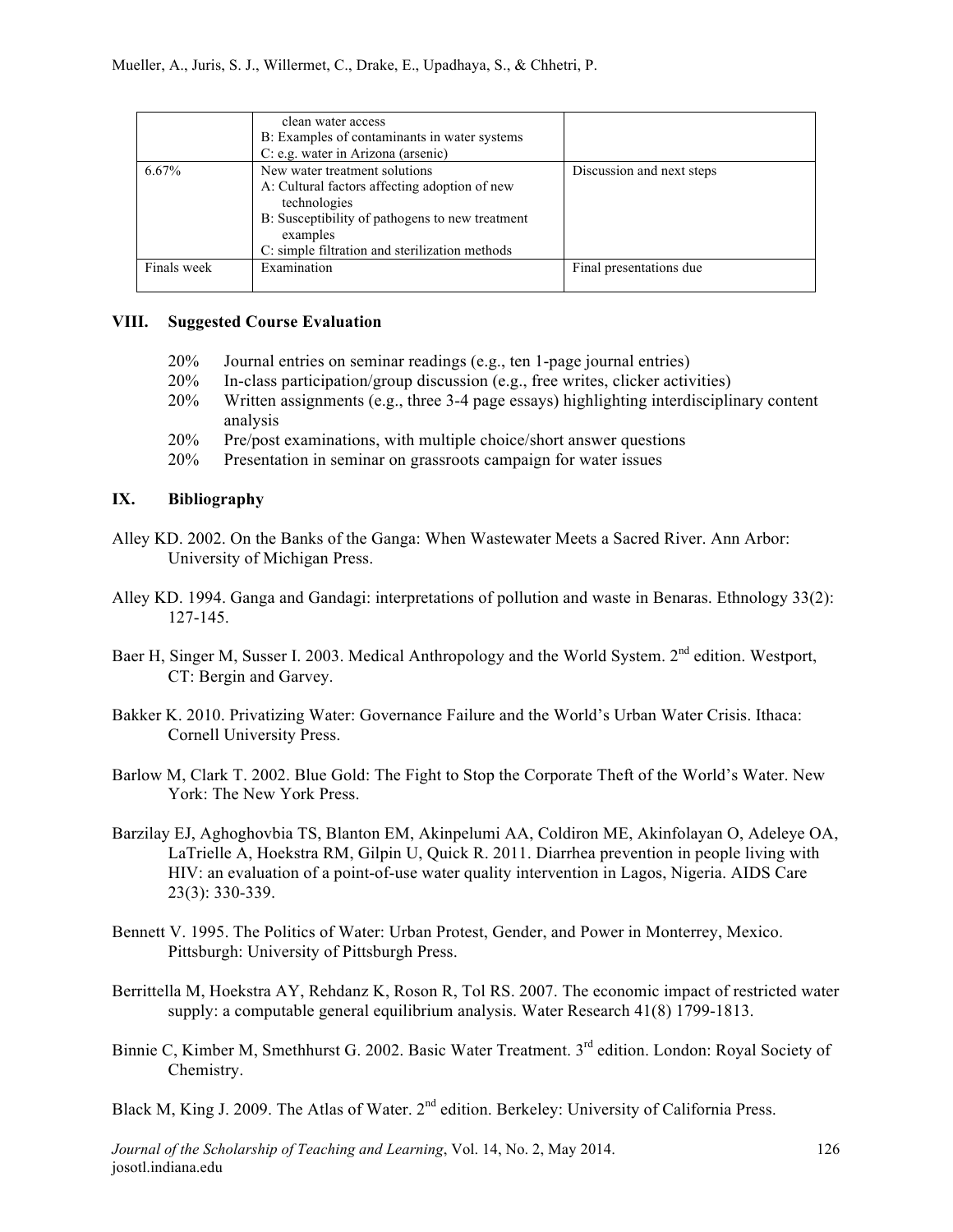- Bodley JH. 1996. Anthropology and Contemporary Human Problems. Mountain View, CA: Mayfield Publishing Company.
- Charles RC, Ryan ET. 2011. Cholera in the 21<sup>st</sup> century. Current Opinion in Infectious Disease 24:472-477.
- Cifuentes E, Blumenthal U, Ruiz-Palacios G. 1995. Riego agrícola con aguas residuales y sus efectos sobre la salud en México. In: Restrepo I (editor), Agua, Salud, y Derechos Humanos. México, DF: Comisión Nacional de Derechos Humanos. pp. 189-201.
- Cox S, Annis S. 1988. Community participation in rural water supply. In: Annis S, Hakim P (editors), Direct to the Poor: Grassroots Development in Latin America. Boulder, CO: Lynne Rienner Publishers. pp. 65-72.
- DeVilliers M. 2001. Water: the Fate of Our Most Precious Resource. Boston: Houghton Mifflin.
- Doolittle WE. 1990. Canal Irrigation in Prehistoric Mexico: The Sequence of Technological Change. Austin: University of Texas Press.
- Ennis-McMillan MC. 2006. A Precious Liquid: Drinking Water and Culture in the Valley of Mexico. Belmont, CA: Thomson Wadsworth.
- Fagan B. 2011. Elixir: A History of Water and Humankind. London: Bloomsbury Press.
- Farmer P. 2003. Pathologies of Power: Health, Human Rights, and the New War on the Poor. Berkeley: University of California Press.
- Gerbens-Leens W, Hoekstra AY. 2012. The water footprint of sweeteners and bio-ethanol. Environment International 40: 202-211.
- Gelles PH. 2000. Water and Power in Highland Peru: The Cultural Politics of Irrigation and Development. New Brunswick, NJ: Rutgers Uiversity Press.
- Gleick PH. 1996. Basic water requirements for human activities: meeting basic needs. Water International 21: 83-92.
- Gleick PH. 1999. The human right to water. Water Policy 1(5): 487-503.
- Gleick PH, editor. 1993. Water in Crisis: A Guide to the World's Fresh Water Resources. Oxford: Oxford University Press.
- Greene SK, Daly ER, Talbot EA, Demma LJ, Holzbauer S, Patel NJ, Hill TA, Walderhaug MO, Hoekstra RM, Lynch MF, Painter JA. 2008. Recurrent multistate outbreak of *Salmonella newport* associated with tomatoes from contaminated fields, 2005. Epidemiology and Infection 136(2): 157-165.
- Gupta SK, Sheikh MA, Islam MS, Rahman KS, Jahan N, Rahman MM, Hoekstra RM, Johnston R, Ram PK, Luby S. 2008. Journal of Applied Microbiology 104(2): 388-395.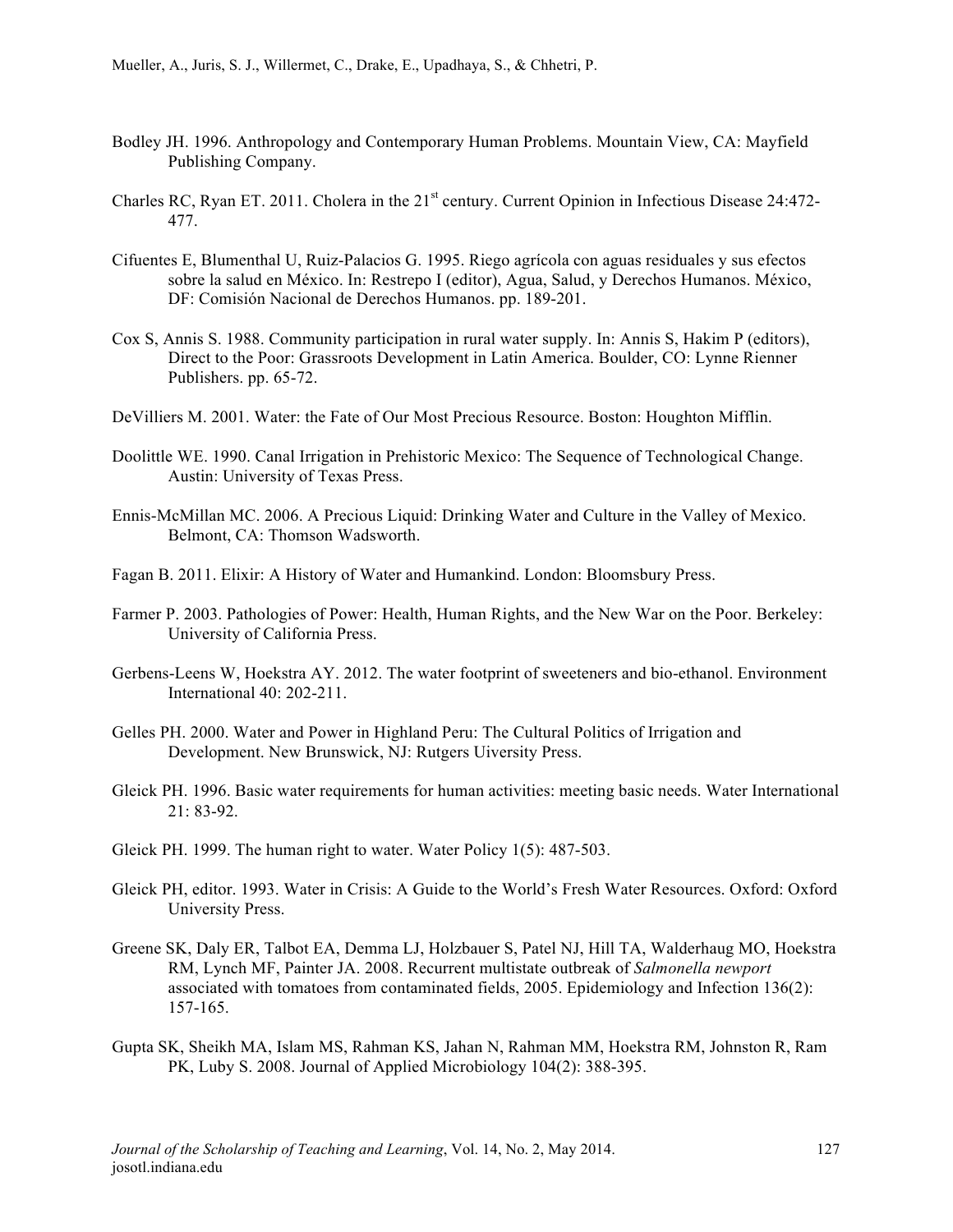- Gupta SK, Suantio A, Gray A, Widyastuti E, Jain N, Rolos R, Hoekstra RM, Quick R. 2007. Factors associated with *E. coli* contamination of household drinking water among tsunami and earthquake survivors, Indonesia. American Journal of Tropical Medicine and Hygiene 76(6): 1158-1162.
- Hoekstra AY, Mekonnen MM. 2012. The water footprint of humanity. Proceedings of the National Academy of Sciences, Early Edition, published ahead of print February 13, 2012.
- Hoff H. 2009. Global water resources and their management. Current Opinions in Environmental Sustainability 1: 141-147.
- Jain S, Sahanoon OK, Blanton E, Schmitz A, Wannemuehler KA, Hoekstra RM, Quick RE. 2010. Sodium dichloroisocyanurate tablets for routine treatment of household drinking water in periurban Ghana: a randomized controlled trial. American Journal of Tropical Medicine and Hygiene 82(1): 16-22.
- Luby SP, Agboatwalla M, Painter J, Altaf A, Billhimer W, Keswick B, Hoekstra RM. 2006. Combining drinking water treatment and hand washing for diarrhoea prevention, a cluster randomised controlled trial. 2006. Tropical Medicine and International Health 11(4): 479-489.
- Metcalf E. 2005. Wastewater Engineering, Treatment, and Reuse. 4<sup>th</sup> edition. New Delhi: Tata McGraw Hill.
- Morris RD. 2007. The Blue Death: Disease, Disaster, and the Water We Drink. New York: HarperCollins Press.
- Nelson EJ, Harris JB, Morris JG Jr, Calderwood SB, Camilli A. 2009. Cholera transmission: the host, pathogen, and bacteriophage dynamic. Nature Reviews Microbiology 7:693-702.
- Nichter M. 1985. Drink boiled water: a cultural analysis of a health education message. Social Science and Medicine 21(6): 667-669.
- O'Reilly CE, Bowen AB, Perez NE, Sarisky JP, Shepherd CA, Miller MD, Hubbard BC, Herring M, Buchanan SD, Fitzgerald CC, Hill V, Arrowood MJ, Xiao LX, Hoekstra RM, Mintz ED, Lynch MF. 2007. A waterborne outbreak of gastroenteritis with multiple etiologies among resort island visitors and residents: Ohio, 2004. Clinical Infectious Diseases 44(4): 506-512.
- O'Reilly CE, Freeman MC, Ravani M, Migele J, Mwaki A, Ayalo M, Ombeki S, Hoekstra RM, Quick R. 2008. The impact of a school-based safe water and hygiene programme on knowledge and practices of students and their parents: Nyanza Province, western Kenya, 2006. Epidemiology and Infection 136(1): 80-91.
- Paul BD. 1977. The role of beliefs and customs in sanitation programs. In: Landy D (editor), Culture, Disease, and Healing. New York: Macmillan Press. pp. 233-236.
- Reisner M. 1986. Cadillac Desert: The American West and its Disappearing Water. New York: Viking Press.
- Restrepo I (Editor). 1995. Agua, Salud, y Derechos Humanos. México, DF: Comisión Nacional de Derechos Humanos.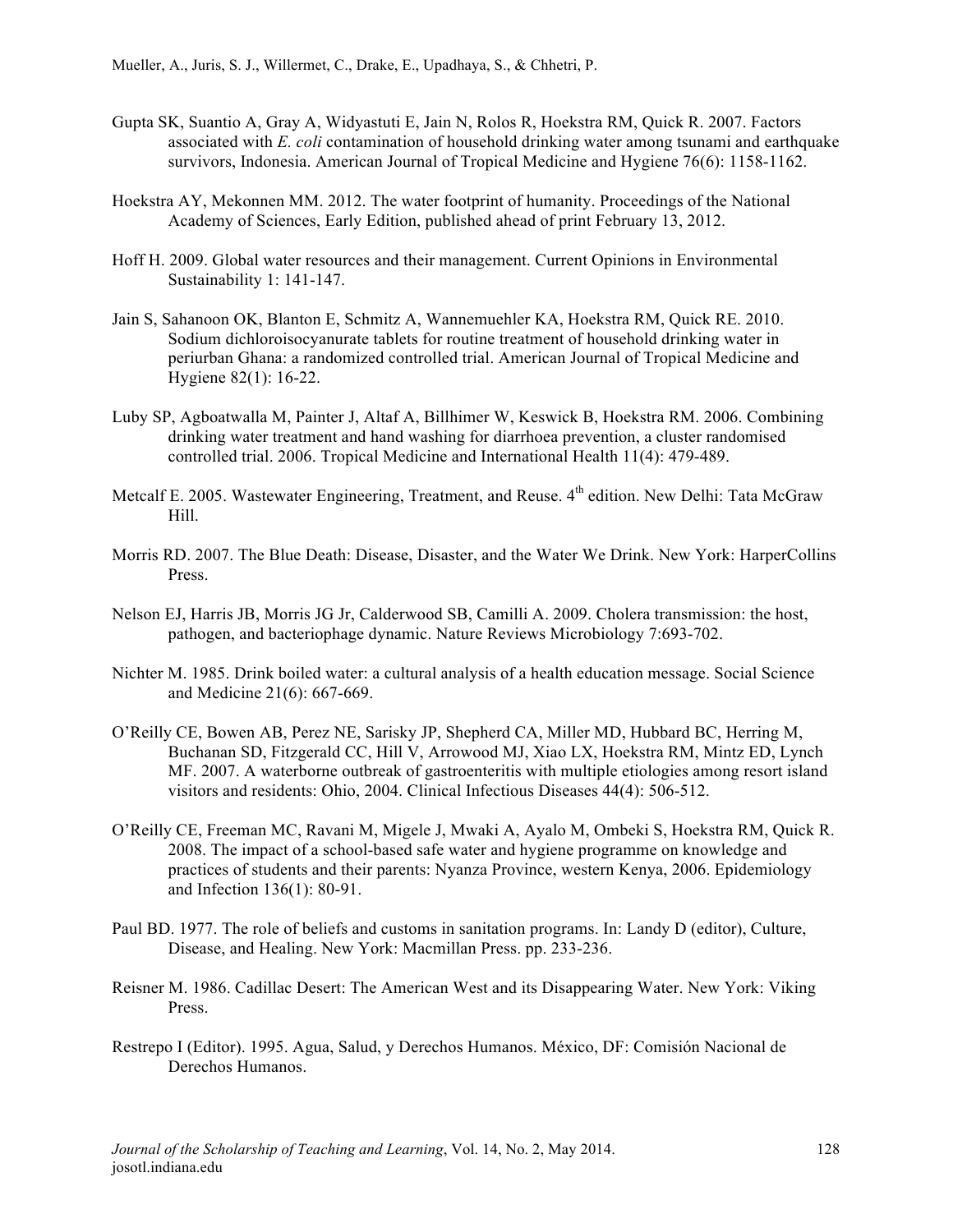Mueller, A., Juris, S. J., Willermet, C., Drake, E., Upadhaya, S., & Chhetri, P.

- Ritchie JM, Waldor MK. 2009. *Vibrio cholerae* interactions with the gastrointestinal tract: lessons from animal studies. Current Topics in Microbiology and Immunology 337:37-59.
- Solomon S. 2010. Water, the Epic Struggle for Wealth, Power, and Civilization. New York: Harper Perennial.
- Van der Leeden F, Troise FL, Todd DK. The Water Encyclopedia. 2nd edition. Boca Raton, FL: CRC Press.
- Well AA, Ivers LC, Harris JB. 2012. Cholera: lessons from Haiti and beyond. Current Infectious Disease Reports 14: 1-8.
- Whiteford LM. 1997. The ethnoecology of dengue fever. Medical Anthropology Quarterly 11(2): 202- 223.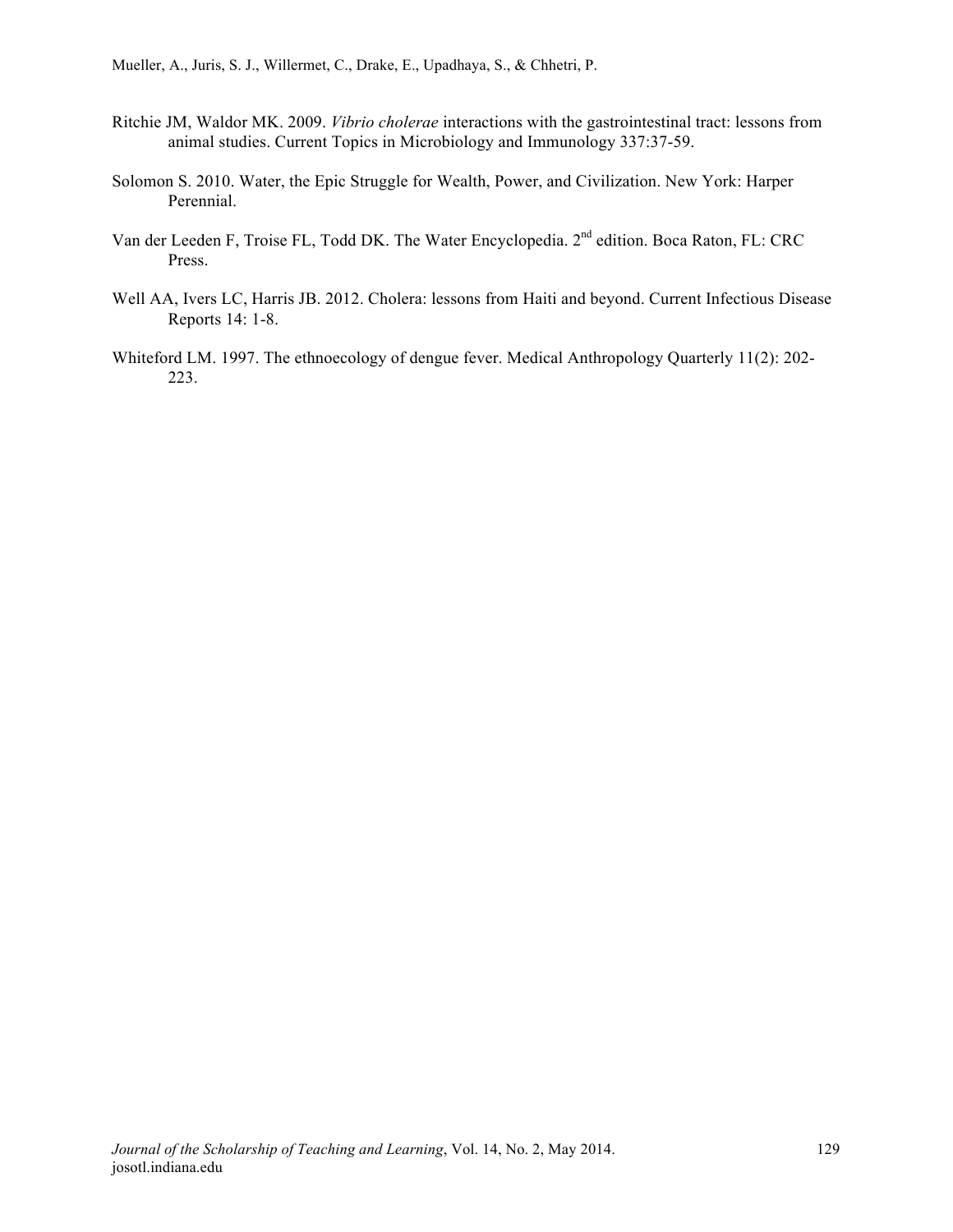Appendix 2: Interdisciplinary assessment rubric.

# **Interdisciplinary Project Rubric**

|                                                    | Proficient (4)          | Acceptable $(3)$                   | Developing (2)               | Deficient (1)            |  |
|----------------------------------------------------|-------------------------|------------------------------------|------------------------------|--------------------------|--|
| Disciplinary Grounding                             |                         |                                    |                              |                          |  |
| Clarity: Explanation                               | All disciplinary        | All but one                        | Only one                     | None of the disciplinary |  |
| of disciplinary insights,                          | explanations are clear  | disciplinary                       | disciplinary                 | arguments are clear      |  |
| methods, findings,                                 | in purpose and          | explanations are clear             | explanation is clear         |                          |  |
| mode of thinking is free                           | organization.           | in purpose and                     | in purpose and               |                          |  |
| from confusion and                                 |                         | organization; or                   | organization; or all         |                          |  |
| ambiguity.                                         |                         | several miss either                | miss either purpose          |                          |  |
|                                                    |                         | purpose or                         | or organization              |                          |  |
|                                                    |                         | organization                       |                              |                          |  |
| Logical: Each                                      | All disciplinary        | All but one                        | Only one                     | None of the disciplinary |  |
| disciplinary argument                              | arguments are           | disciplinary                       | disciplinary                 | arguments are logical,   |  |
| fits together well,                                | logical, coherent, and  | arguments are                      | argument is logical,         | coherent, and based on   |  |
| conclusions follow                                 | based on evidence       | logical, coherent, and             | coherent, and based          | evidence                 |  |
| from reasoning and                                 |                         | based on evidence                  | on evidence                  |                          |  |
| evidence; well-                                    |                         |                                    |                              |                          |  |
| reasoned; plausible,                               |                         |                                    |                              |                          |  |
| consistent, coherent.                              |                         |                                    |                              |                          |  |
| Complete: Includes all                             | All disciplinary        | Most of the                        | Only some of the             | None of the disciplinary |  |
| disciplinary information                           | information needed is   | disciplinary                       | disciplinary                 | information needed is    |  |
| needed; lacking none of                            | presented.              | information needed is              | information needed           | presented.               |  |
| its parts or aspects                               |                         | presented.                         | is presented.                |                          |  |
| thorough, whole.                                   |                         |                                    |                              |                          |  |
| <b>Interdisciplinary Reasoning</b>                 |                         |                                    |                              |                          |  |
| <b>Integrative Summary:</b>                        | All disciplinary        | 2 disciplines are                  | 1 discipline is              | No integrative summary   |  |
| All disciplinary                                   | information has been    | favored over the 3 <sup>rd</sup> . | favored over all             | is attempted.            |  |
| arguments are distilled                            | included in the         |                                    | other disciplines.           |                          |  |
| into a coherent                                    | summary in a logical    |                                    |                              |                          |  |
| summary with an                                    | manner.                 |                                    |                              |                          |  |
| overall meaning or                                 |                         |                                    |                              |                          |  |
| result.                                            |                         |                                    |                              |                          |  |
| <b>Conceptual Bridging:</b>                        | The topic is            | 2 disciplines are                  | 1 discipline is              | No deeper                |  |
| A particular concept,                              | investigated from the   | favored over the 3 <sup>rd</sup> . | favored over all             | understanding has been   |  |
| instrument, skill is used                          | viewpoint of all        |                                    | other disciplines.           | achieved.                |  |
| in a variety of concepts                           | disciplines, leading to |                                    |                              |                          |  |
| resulting in a deeper                              | deeper understanding    |                                    |                              |                          |  |
| understanding of the                               | of the topic.           |                                    |                              |                          |  |
| tool itself.                                       |                         |                                    |                              |                          |  |
| <b>Complex Explanation:</b>                        | Coherent whole is       | Several parts of the               | A few parts of the           | Abstraction has not      |  |
| The interdisciplinary                              | synthesized to a        | bridged concepts are               | bridged concepts are         | been attempted           |  |
| argument is developed                              | higher level of         | developed to a higher              | developed to a               |                          |  |
| to a higher level of                               | abstraction             | level of abstraction               | higher level of              |                          |  |
| abstraction                                        |                         |                                    | abstraction                  |                          |  |
| For final seminar project only: Pragmatic solution |                         |                                    |                              |                          |  |
| <b>Pragmatic Solution:</b>                         | The pragmatic           | The pragmatic                      | The pragmatic                | The problem was not      |  |
| A practical problem is                             | solution plan is        | solution plan is                   | solution plan only           | solved in an             |  |
| solved by the inclusion                            | interdisciplinary and   | interdisciplinary                  | includes only 2 out          | interdisciplinary        |  |
| of all disciplinary                                | includes all processes  | includes at least 4 of             | or fields or only 3 of       | manner or did not        |  |
| perspectives                                       | of $6\sigma$ : define,  | the processes of 6σ:               | the processes of $6\sigma$ : | include 60 processes.    |  |
|                                                    | measure, analyze,       | define, measure,                   | define, measure,             |                          |  |
|                                                    | improve, and control    | analyze, improve,                  | analyze, improve,            |                          |  |
|                                                    |                         | and control                        | and control                  |                          |  |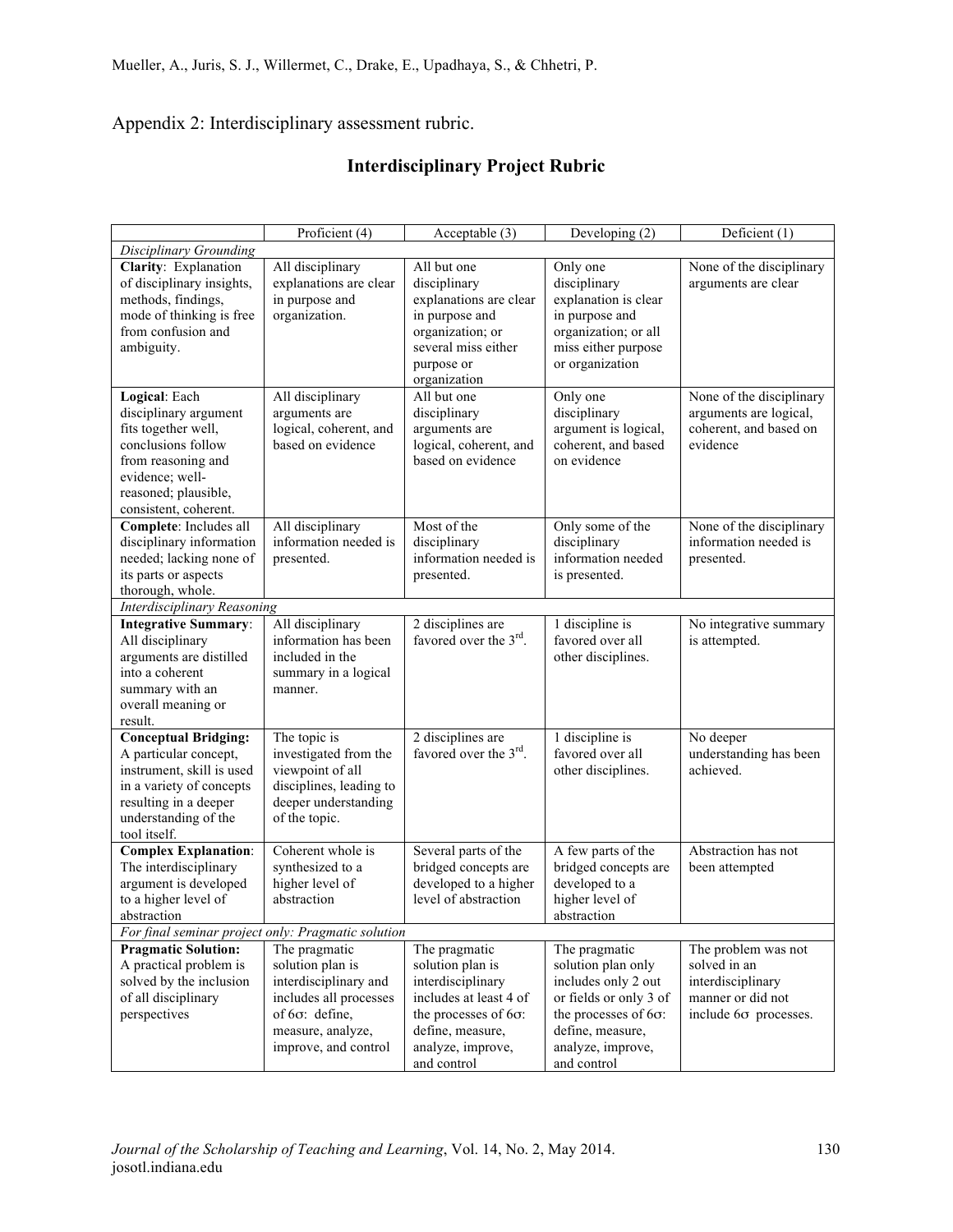## **References**

Barisonzi, J., & Thorn, M. (2003). Teaching Revolution: Issues in Interdisciplinary Education. *College Teaching, 51*(1), 5-8. doi: 10.1080/87567550309596402

Barkley, E. F., Cross, K. P., & Major, C. H. (2005). *Collaborative Learning Techniques: A Handbook For College Facul*ty. San Francisco, CA: Jossey-Bass.

Begg, M. D., & Vaughan, R. D. (2011). Are Biostatistics Students Prepared to Succeed in the Era of Interdisciplary Science? (And How Will We Know?) *The American Statistician, 65*(2), 71-79. doi: 10.1198/tast.2011.10222

DeZure, D. (2010). Interdisciplinary Pedagogies in Higher Education. In R. Frodeman, J. Thompson Klein, & C. Mitcham (Eds.), *The Oxford Handbook of Interdisciplinarity* (372-386). Oxford, England: Oxford University Press. doi: 10.3200/CTCH.57.2.99-104

Eisen, A., Hall, A., Lee, T. S., & Zupko, J. (2009). Teaching Water: Connecting Across Disciplines and into Daily Life to Address Complex Societal Issues. *College Teaching, 57*(2), 99-104.

Elder L., Paul R. (2013). *The National Council for Excellence in Critical Thinking*. Retrieved from http://www.criticalthinking.org/pages/the-national-council-for-excellence-incritical-thinking/406.

Haynes, C. (n.d.). *Designing and Teaching an Interdisciplinary Course*: Paper presented at Teaching Outside the Lines workshop, John Hope Franklin Humanities Institute, Durham, NC.

Kuh, G.D. (2008). *High-Impact Educational Practices: What They Are, Who Has Access to Them, and Why They Matter*. AAC&U.

Mansilla, V.B., & Duraisingh, E.D. (2007). Targeted Assessment of Students' Interdisciplinary Work: An Empirically Grounded Framework Proposed. *The Journal of Higher Education, 7* (2), 215-237. doi: 10.1353/jhe.2007.0008

Motorola University (1994). *The Inventors of Six Sigma.* http://web.archive.org/web/20051106025733/http://www.motorola.com/content/0,,3079,00.html. Archived from the original on November 6, 2005. Retrieved June 7, 2013.

Nilson, L. B., (2010). *Teaching at its Best.* (3rd Ed.). San Francisco, CA: Jossey-Bass.

Nissani, M. (1997). Ten Cheers for Interdisciplinarity: The Case for Interdisciplinary Knowledge and Research. *The Social Science Journal*, *34*(2), 201-216. doi: 10.1016/S0362- 3319(97)90051-3

Prince, M. (2004), Does Active Learning Work? A Review of the Research. *Journal of Engineering Education*, *93*, 223–231. doi: 10.1002/j.2168-9830.2004.tb00809.x